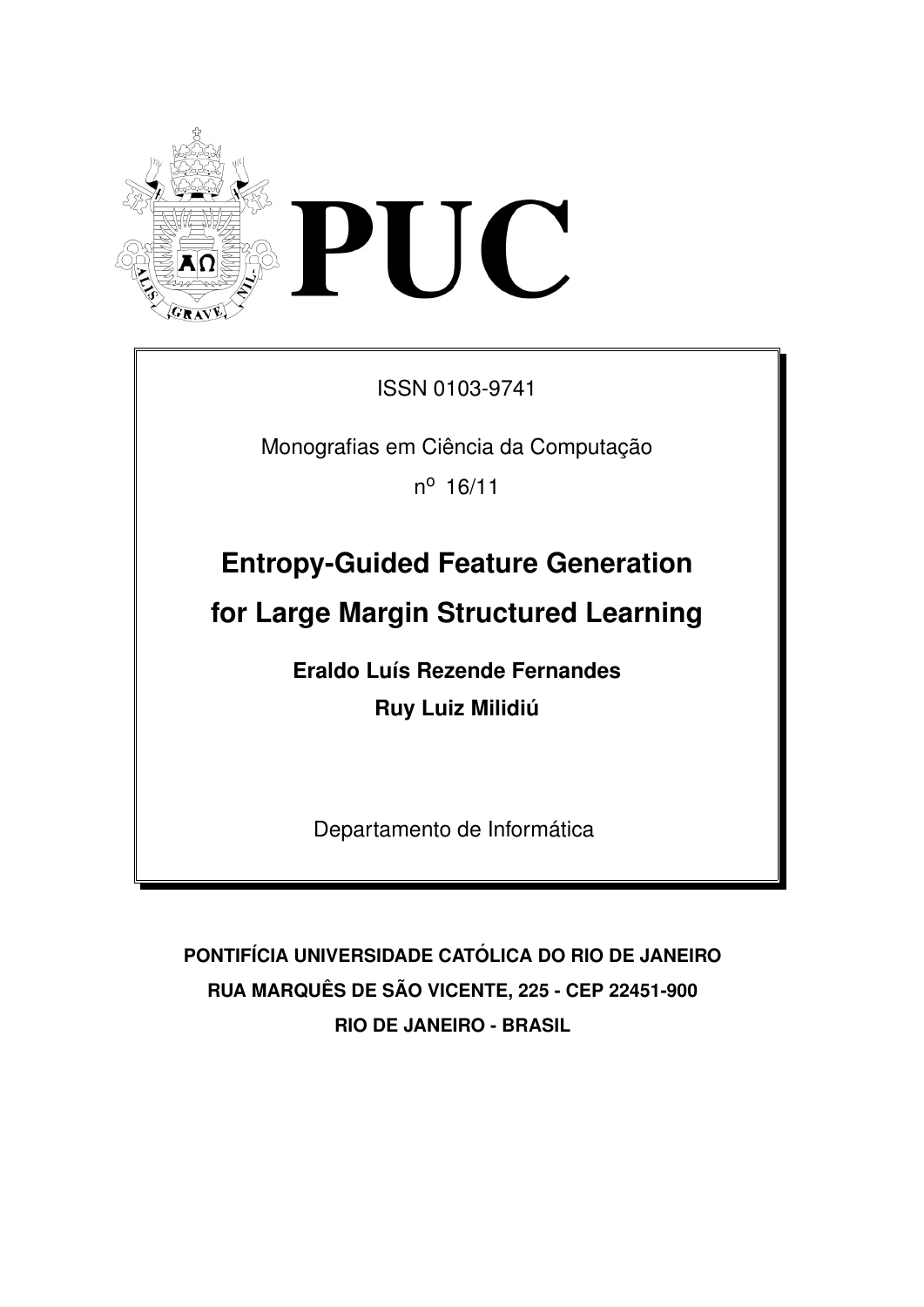# **Entropy-Guided Feature Generation for Large Margin Structured Learning** *<sup>∗</sup>*

Eraldo Luís Rezende Fernandes Ruy Luiz Milidiú

efernandes@inf.puc-rio.br , milidiu@inf.puc-rio.br

**Abstract.** Structured learning consists in learning a mapping from inputs to structured outputs by means of a sample of correct input-output pairs. Many important problems fit in this setting. For instance, dependency parsing involves the recognition of a *tree* underlying a sentence. Feature generation is an important subtask of structured learning modeling. Usually, it is partially solved by a domain expert that builds complex and discriminative feature templates by conjoining the available basic features. This is a limited and expensive way to generate features and is recognized as a modeling bottleneck. In this work, we propose an automatic method to generate feature templates for structured learning algorithms. We denote this method *entropy guided* since it is based on the conditional entropy of local output variables given some basic features. We have evaluated our method on four computational linguistic tasks. We compare the proposed method with two important alternative feature generation methods, namely manual template generation and polynomial kernel functions. Our results show that entropy-guided feature generation outperforms both alternatives and, furthermore, presents additional advantages. The proposed method is cheaper than manual templates and much faster than kernel methods. Furthermore, the developed systems present state-of-the-art comparable performances and, particularly on Portuguese dependency parsing, remarkably reduces the previous smallest error by more than 15%. We further propose to model two complex natural language processing problems that, as far as we know, have never been approached by structured learning methods before. Namely, quotation extraction and coreference resolution.

**Keywords:** structured learning, feature generation, entropy, natural language processing

**Resumo.** Aprendizado estruturado consiste em aprender um mapeamento de variaveis ´ de entradas para saídas estruturadas através de exemplos de pares entrada-saída. Vários problemas importantes podem ser modelados desta maneira. Por exemplo, parsing de dependência envolve o reconhecimento de uma árvore a partir de uma frase. Geração de atributos é uma sub-tarefa importante da modelagem em aprendizado estruturado. Geralmente, esta sub-tarefa é realizada por um especialista que constrói gabaritos de

*<sup>∗</sup>* This work was partially funded by grants from CNPq (557.128/2009-9) and FAPERJ (E-26/170028/2008). The first author was suported by a CNPq doctoral fellowship, a CAPES doctoral internship grant, and by Instituto Federal de Educação, Ciência e Tecnologia de Goiás.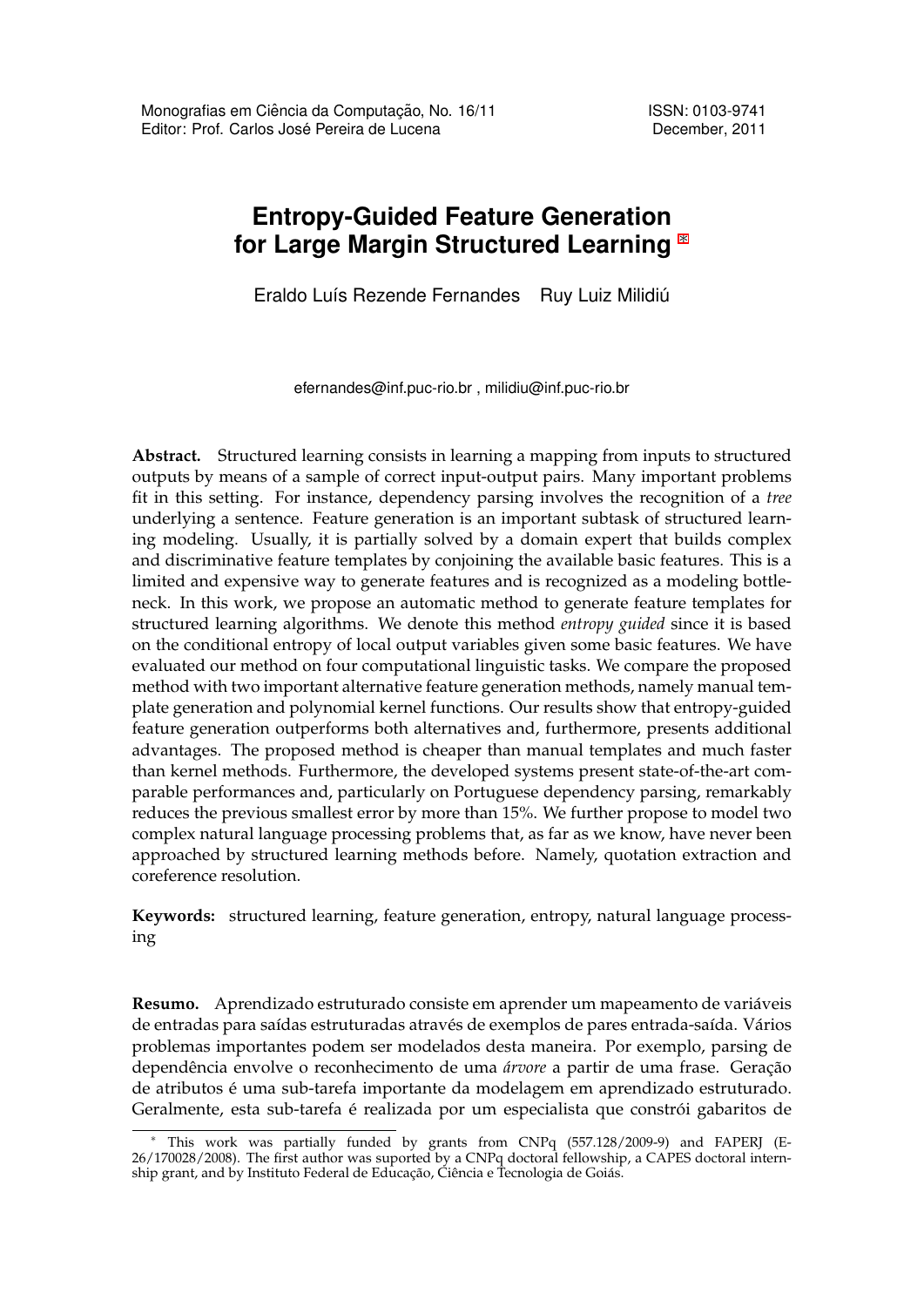atributos complexos e discriminativos através da combinação dos atributos básicos disponíveis. Esta é uma forma limitada e cara para geração de atributos e é reconhecida como um gargalo de modelagem. Neste trabalho, propomos um método automático para geração de atributos para problemas de aprendizado estruturado. Denotamos este método como *guiado por entropia* já que ele é baseado na entropia condicional de variáveis locais de saída dados alguns atributos. Nós avaliamos nosso método em quatro tarefas de linguística computacional. Comparamos o método proposto com dois métodos alternativos para geração de atributos: geração manual e funções de kernel polinomial. Estes resultados mostram que o método de geração de atributos guiado por entropia é melhor do que os dois métodos alternativos e ainda apresenta vantagens adicionais. O método proposto é mais barato do que o método manual e mais rápido que o método baseado em kernel. Além disso, os sistemas desenvolvidos apresentam resultados comparáveis com os melhores sistemas atualmente e, particularmente para parsing de dependência para Português, obtivemos uma redução de erro de mais de 15% comparado com o melhor resultado até o momento. Ainda propomos a modelagem de duas tarefas de processamento de linguagem natural que, até onde podemos dizer, nunca foram modeladas através de métodos de aprendizado estruturado. Estas tarefas são extração de citações e resolução de coreferencia. ˆ

Palavras-chave: aprendizado estruturado, geração de atributos, entropia, processamento de linguagem natural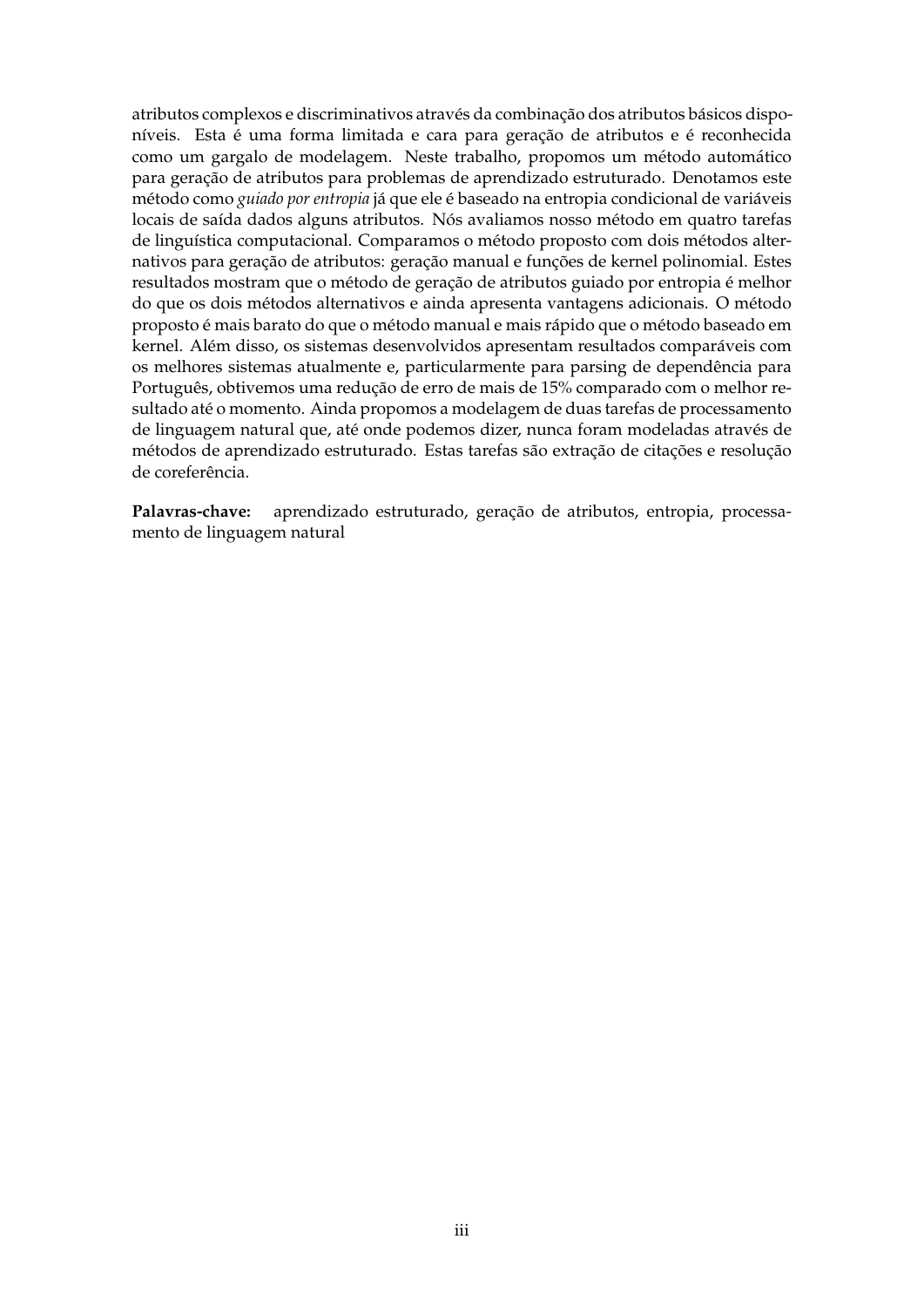#### **In charge of publications :**

Rosane Teles Lins Castilho Assessoria de Biblioteca, Documentação e Informação PUC-Rio Departamento de Informática Rua Marquês de São Vicente, 225 - Gávea 22451-900 Rio de Janeiro RJ Brasil Tel. +55 21 3527-1516 Fax: +55 21 3527-1530 E-mail: bib-di@inf.puc-rio.br Web site: http://bib-di.inf.puc-rio.br/techreports/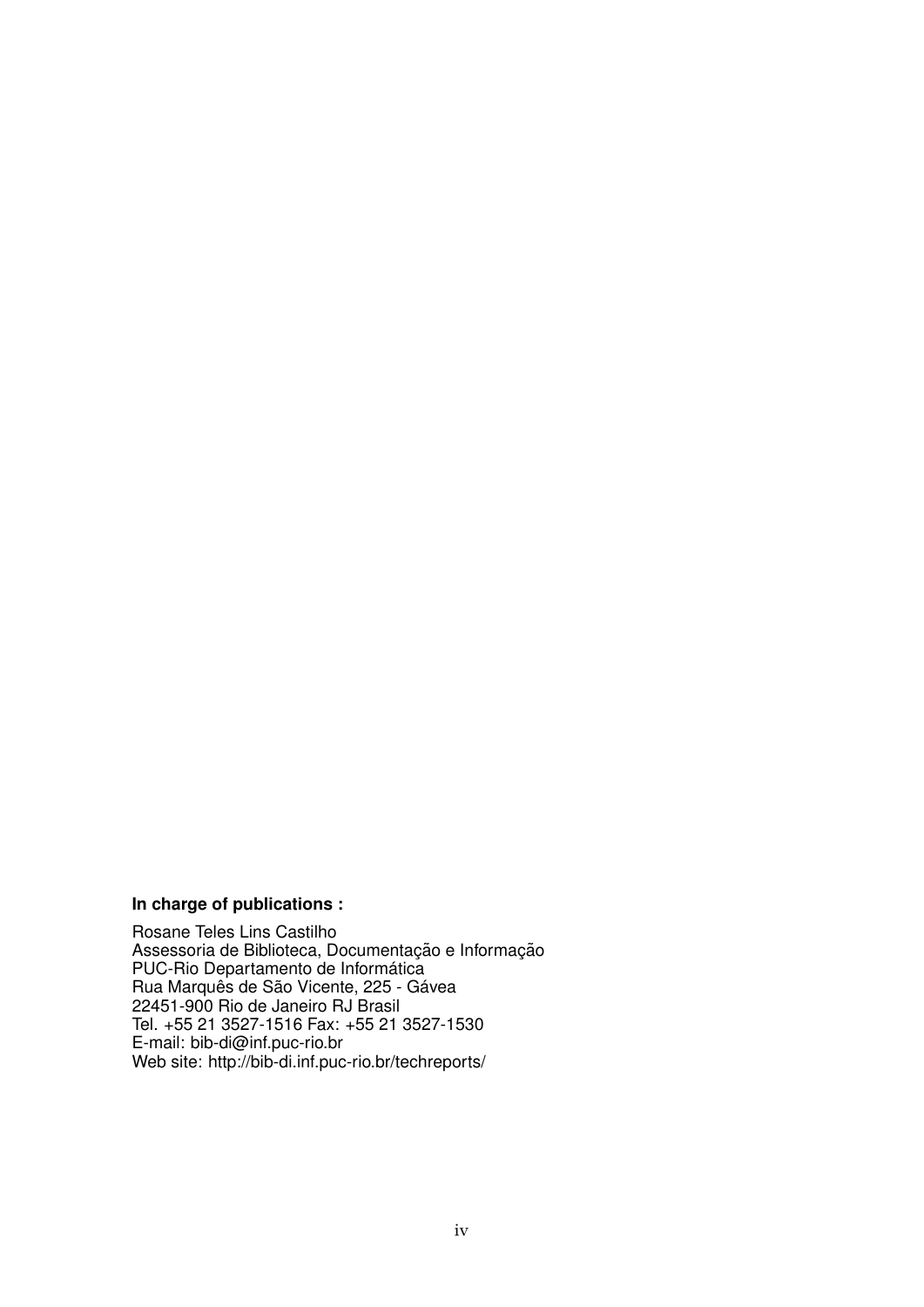# **Contents**

| 1            | <b>Introduction</b>                      |                |  |  |  |
|--------------|------------------------------------------|----------------|--|--|--|
| $\mathbf{2}$ | <b>Structured Perceptron</b>             | 4              |  |  |  |
|              | 2.1                                      | $\overline{4}$ |  |  |  |
|              | 22                                       | 5              |  |  |  |
| 3            | <b>Related Work</b>                      | 6              |  |  |  |
| 4            | <b>Entropy-Guided Feature Generation</b> | 6              |  |  |  |
| 5            | <b>Task Modeling</b>                     | 8              |  |  |  |
|              | 5.1                                      | 8              |  |  |  |
|              | 52                                       |                |  |  |  |
|              | 5.3                                      |                |  |  |  |
|              | 5.4                                      | 10             |  |  |  |
|              | 5.5                                      | 10             |  |  |  |
| 6            | <b>Experimental Results</b>              | 11             |  |  |  |
|              | 6.1                                      |                |  |  |  |
|              | 6.2                                      | 12             |  |  |  |
| 7            | <b>Concluding Remarks</b>                | 12             |  |  |  |
|              | <b>References</b>                        |                |  |  |  |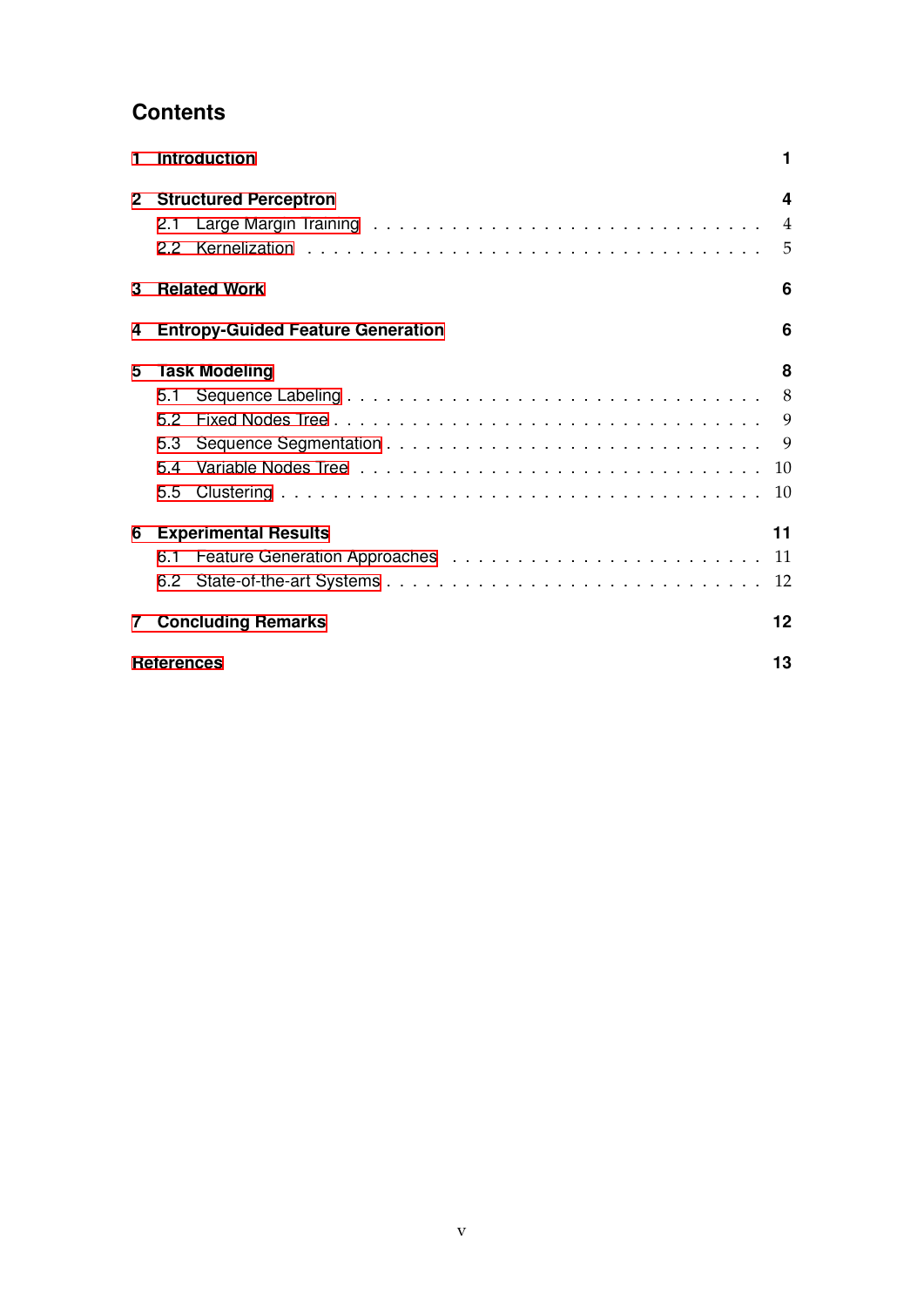# **1 Introduction**

<span id="page-5-0"></span>In the last decades, machine learning has been successfully applied on many fields from natural language processing and information extraction to computer vision and computational biology. Many important machine learning problems involve the prediction of complex structures that comprise interdependent variables. Dependency parsing (DP), for instance, is to derive a syntactic structure that identifies the syntactic *head* of each token in a given input sentence. This structure is called *dependency tree* and is a rooted tree whose nodes are the sentence tokens. Let  $x = (x_0, x_1, \ldots, x_T)$  be an input sentence, where  $x_i$  is the *i*-th token and  $x_0$  is a dummy token which is always the root of the dependency tree. We define  $\mathcal{Y}(x)$  as the set of all rooted trees whose nodes are tokens in the sentence *x* and the root node is *x*<sub>0</sub>. For any dependency tree  $y \in \mathcal{Y}(x)$ , we say that  $(i, j) \in y$ whenever token  $x_i$  is the head of token  $x_j$  in the tree  $y$ . Figure 1 shows the sentence "*John saw Mary*", the dependency tree  $y = \{(0, 2), (2, 1), (2, 3)\}\)$ , and the corresponding token heads.



**Figure 1: Dependency tree of a sentence**

Most of the best performing systems for such structured problems are complex machine learning systems that combine several binary classifiers. Additionally, in order to consider the natural interdependencies among output variables, the binary classifiers are trained by task specific strategies that share information or enforce constraints among the basic classifiers. For instance, [1] propose a DP system that relies on a left-to-right deterministic parsing algorithm. Four support vector machines (SVM) are trained to predict parsing actions given features that represent the parser history and previous edge predictions are used to consider so[me](#page-17-0) interdependency between token heads.

In the last few years, machine learning methods that *directly* solve structured problems have emerged. [2] proposed an SVM formulation for multiclass problems that *jointly* trains some linear functions, one for each class. Then, these functions are also jointly used to perform predictions. Before that, such problems had been solved by independently trained binary classifiers. Additionally, some voting scheme enforces the constraint that only one class has t[o](#page-17-1) be chosen for a given input. [2] showed that their approach outperforms this ensemble one. Next, [3] proposed the structured perceptron algorithm for sequence labeling problems. This algorithm is a generalization of the binary perceptron and learns the parameters of a linear discriminant function that, given an input sequence, discriminates the correct tag sequence from the alte[rn](#page-17-1)ative ones by means of a dynamic programming algorithm. Following [\[](#page-17-2)2] and [3], [4] proposed an SVM-based formulation for sequence labeling and [5] developed a related approach for sequence alignment.

In the same line of these previous methods, [6] proposed MSTParser, an online algorithm to train a dependency pars[er](#page-17-1) that [re](#page-17-2)c[ast](#page-17-3) the parsing problem as a maximum branching problem [7]. Th[ey](#page-17-4) propose to learn a scoring function  $s(i, j)$  over all candidate head-dependent edges  $(i, j)$  such that the prediction problem  $F(x)$ , that is to predict a depe[nd](#page-17-5)ency tree for an input sentence  $x$ , is to find the maximum-score tree among the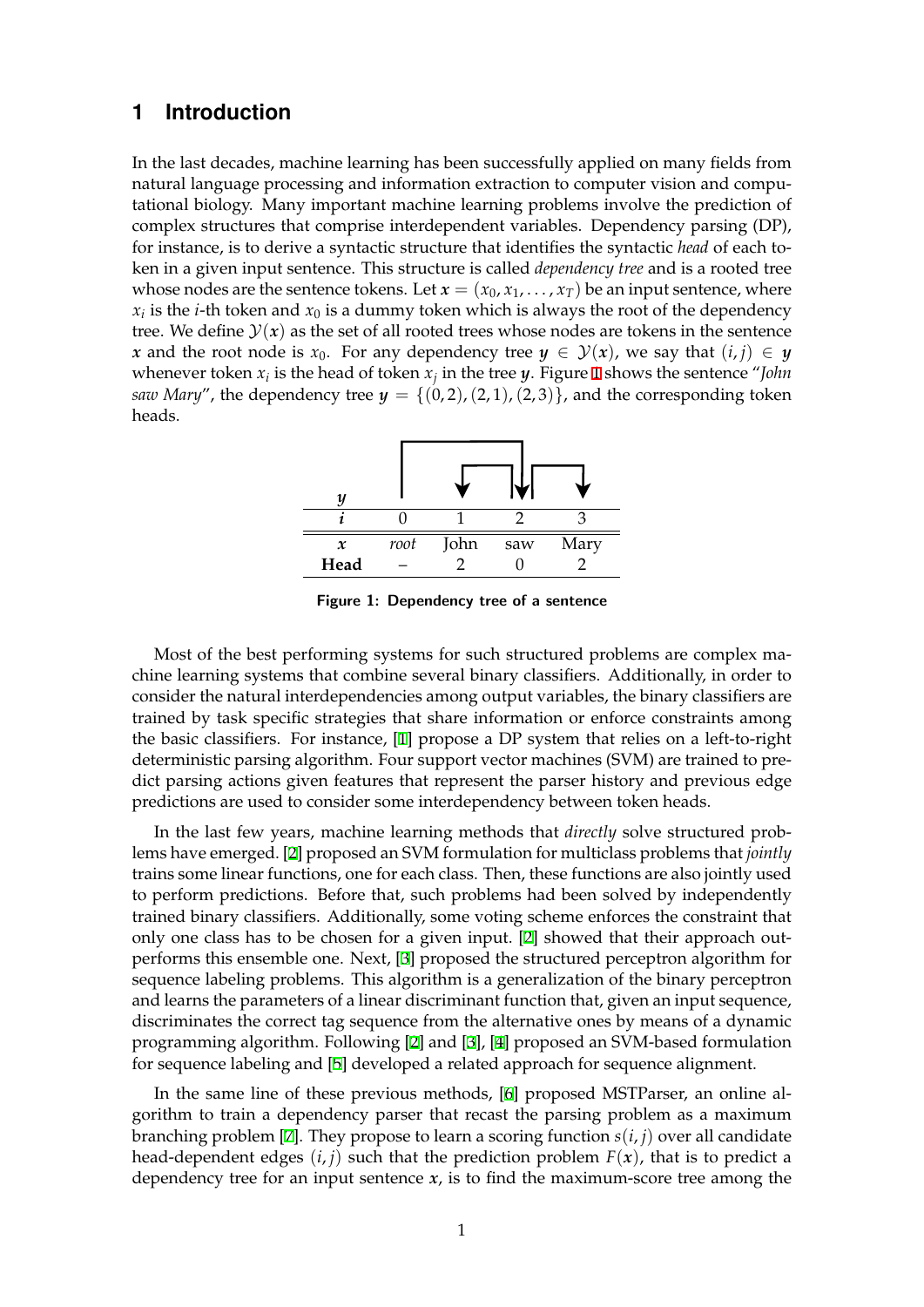valid rooted trees:

$$
F(x) = \arg\max_{y \in \mathcal{Y}(x)} s(y),\tag{1}
$$

where  $s(y) = \sum_{(i,j) \in y} s(i,j)$  is the score of a candidate tree  $y \in \mathcal{Y}(x)$ , i.e., the sum of its edges scores. This is the well studied maximum branching problem that can be efficiently solved by Chu-Liu-Edmonds' algorithm [8,9]. There is also an improved implementation of this algorithm by [7].

Obviously, the scoring function is key for MSTParser and has to generalize over any possible input sentence. For a sentence *[x](#page-17-6)* [an](#page-17-7)d a candidate edge (*i*, *j*), MSTParser determines *s*(*i*, *j*) by mean[s](#page-17-8) of *M* real-valued feature functions (or, simply, *features*) denoted by  $\varphi_m(x,i,j)$ , for  $m=1,\ldots,M$ . These features describe the candidate edge from token  $x_i$  to token *x<sup>j</sup>* in a meaningful and general way. MSTParser uses several features like, for instance, the *i*-th word, the *j*-th word, the part-of-speech of the *i*-th word, the distance from  $x_i$  to  $x_j$ , the relative order between  $x_i$  and  $x_j$ , among others. Then, the scoring function is defined as a weighted sum of the edge features:

$$
s(i,j) = \sum_{m=1}^{M} w_m \cdot \phi_m(x,i,j),
$$

where  $w = (w_1, \ldots, w_M)$  comprises the model parameters that have to be learned. In that way, the learning problem is to determine a parameter vector *w* such that the discriminant *F*( $\cdot$ ) has small empirical risk, which is given by  $\mathcal{R}(\mathcal{D}, \mathbf{w}) = \sum_{(\mathbf{x}, \mathbf{y}) \in \mathcal{D}} \mathbf{1}_{[\mathbf{y} \neq F(\mathbf{x})]}$ , where  $\mathcal{D} = \{(\pmb{x}, \pmb{y})\}$  is the training dataset with correct sentence-tree pairs; and  $\mathbf{1}_{[p]}$  is 1 if *p* is true and 0 otherwise.

Eventually, researchers have realized that these mentioned task-specific structured learning methods were highly related and could be unified into a general framework. This generalized framework for structured machine learning is based on a prediction function that is formulated as a discriminant optimization problem. The objective function of this optimization problem is a linear function on a joint feature vector  $\Phi(x, y)$  =  $(\phi_1(x, y), \ldots, \phi_M(x, y))$ , for given input *x* and output structure  $y \in \mathcal{Y}(x)$ . Thus, for an input *x*, the *discriminant problem* is defined as:

$$
F(x) = \arg\max_{y \in \mathcal{Y}(x)} \langle w, \Phi(x, y) \rangle,
$$
 (2)

where  $\mathcal{Y}(x)$  is the set of all feasible output structures for the input x and  $\langle \cdot, \cdot \rangle$  is the scalar product operator. Regarding dependency parsing, we can rewrite (1) in the form of (2) by letting  $\phi_m(x, y) = \sum_{(i,j) \in y} \phi_m(x, i, j)$  be the *global* feature function that combines the feature *m* on all edges into a unique value. In that way, we have that

$$
s(\boldsymbol{y}) = \sum_{(i,j) \in \boldsymbol{y}} \sum_{m=1}^M w_m \cdot \phi_m(x,i,j) = \sum_{m=1}^M w_m \sum_{(i,j) \in \boldsymbol{y}} \phi_m(x,i,j) = \sum_{m=1}^M w_m \cdot \phi_m(x,\boldsymbol{y}),
$$

which is equal to  $\langle w, \Phi(x, y) \rangle$ .

The power of this framework relies mainly on the freedom to define the feature mapping  $\Phi(x, y)$ , the output space  $\mathcal{Y}(x)$ , and how the features are decomposed along the output structures  $y \in \mathcal{Y}(x)$ . In MSTParser, for instance, the output space comprises rooted trees and the features are decomposed along the candidate edges. Thus, the discriminant problem is reduced to the maximum branching problem that can be efficiently solved. Task modeling through this framework involves a trade-off between feature meaningfulness and feature simplicity. Features shall be representative enough w.r.t. the task at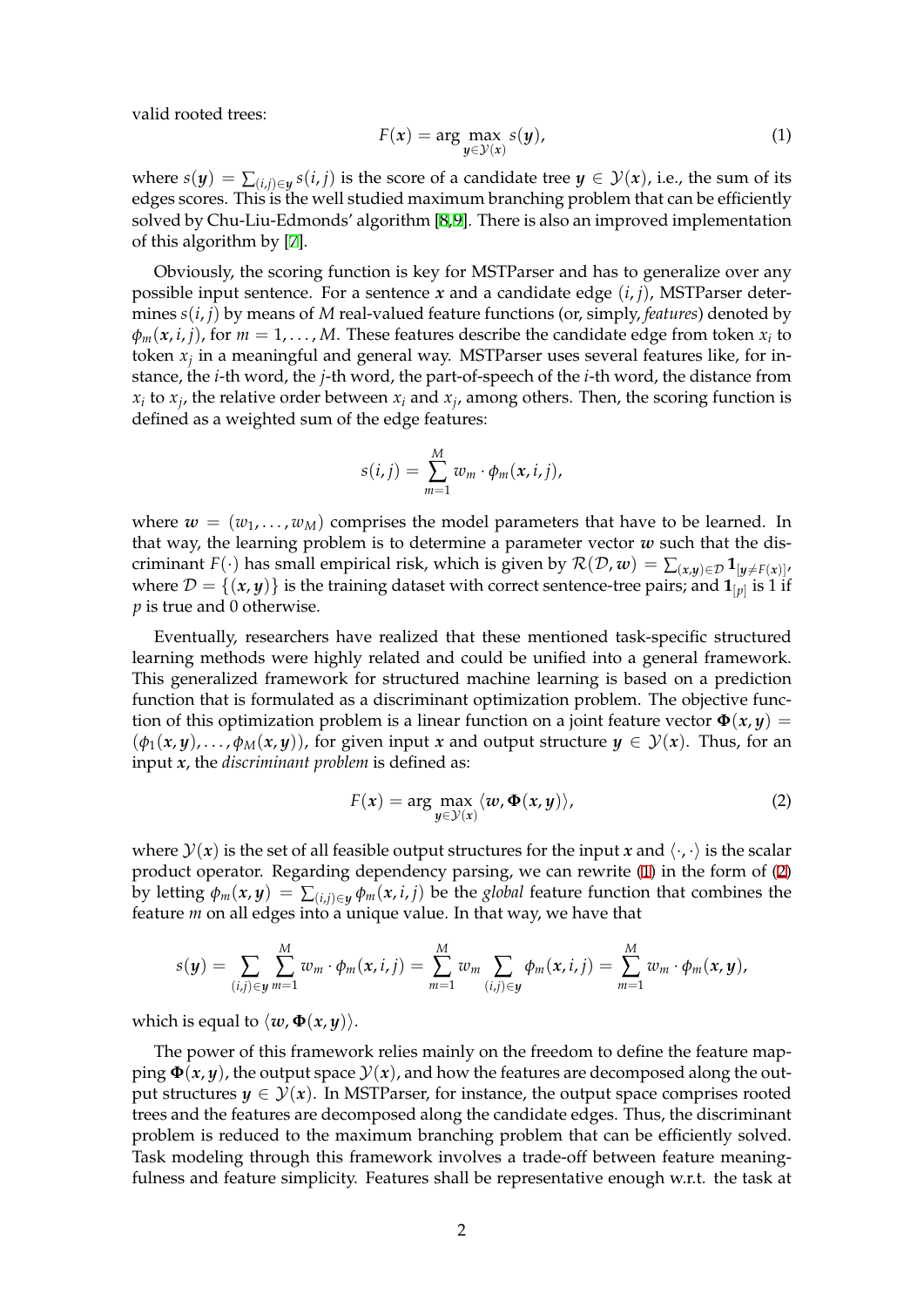hand, but, conversely, they shall also be local or well behaved enough w.r.t. the output space, to avoid intractable discriminant problems.

There are some training algorithms that learn the parameter vector *w* from a given training dataset  $\mathcal{D} = \{(x, y)\}\$  of correct input-output pairs. For instance, [3] proposed the structured perceptron algorithm, a generalization of the well known binary perceptron algorithm for sequence labeling problems. The structured perceptron can be easily applied to any structured problem. [3] also proved that the structured perceptron converges to a zero-error solution, if one exists. [10] proposed the margin inf[us](#page-17-2)ed relaxed algorithm (MIRA), an online algorithm to train structured models for multiclass problems. MIRA can be extended for virtually any structured problem and, for instance, is the MSTParser's training algorithm. [\[](#page-17-2)10] also proved some mistake bounds for an algorithm class called *ultraconservative*. This cla[ss](#page-17-9) includes MIRA and structured perceptrons. [11] formulated the structured learning problem through a regularized maximummargin framework, inspired on the binary SVM formulation. They also proposed a cutting plane method to efficiently solve [thi](#page-17-9)s problem. However, this method still requires more computational power and memory than online algorithms like structured perceptron a[nd](#page-17-10) MIRA. Additionally, the online algorithms are simpler to implement than the SVM-based one.

Feature generation is an important subtask of structured learning modeling. Usually, it is partially solved by a domain expert that generates complex and discriminative feature templates by conjoining the available basic features. This is a limited and expensive way to obtain feature templates and is recognized as a modeling bottleneck. A common alternative is to employ a kernel function, when the learning algorithm allows so. However, one drawback of kernels is related to overtraining since it is difficult to finely tune the trade-off between representation power and unseen data generalization. We propose an automatic method to generate feature templates for structured learning algorithms. The method receives as input the training dataset with basic features and produces a set of feature templates by conjoining basic features that are highly discriminative together. We denote this method *entropy-guided* feature generation (EFG) since it is based on the conditional entropy of local output variables given some basic features. Preliminary results on some natural language processing (NLP) problems indicate that EFG outperforms manually created templates and kernel-based methods. We report on experiments on four datasets involving three NLP tasks and two languages.

We further propose to model two complex natural language processing problems that, as far as we know, have never been approached by structured learning methods before. Namely, quotation extraction and coreference resolution. We plan to model different discriminant problems for these two problems and also for more basic problems. For instance, text chunking and named entity recognition are two tasks that have been recurrently recast as sequence tagging problems, even not being so. The aim, on both tasks, is to identify chunks of words that have a specific meaning in the sentence. Another proposed contribution of this work consists in modeling these two tasks through the well known weighted interval scheduling problem. In this way, we will be able to use more powerful features.

In this work, we make use of a generalization of Collins' structured perceptron with large margin strategy in order to train our models. In Section 2, we describe this algorithm and its kernelized version that is important to understand the proposed entropyguided feature generation approach. Two main alternative approaches to feature generation are presented in Section 3, namely manual feature generation and kernel methods. In this section, we also discuss previous work based on these a[lte](#page-8-0)rnative approaches. In Section 4, we present the proposed entropy-guided feature generation method. The pro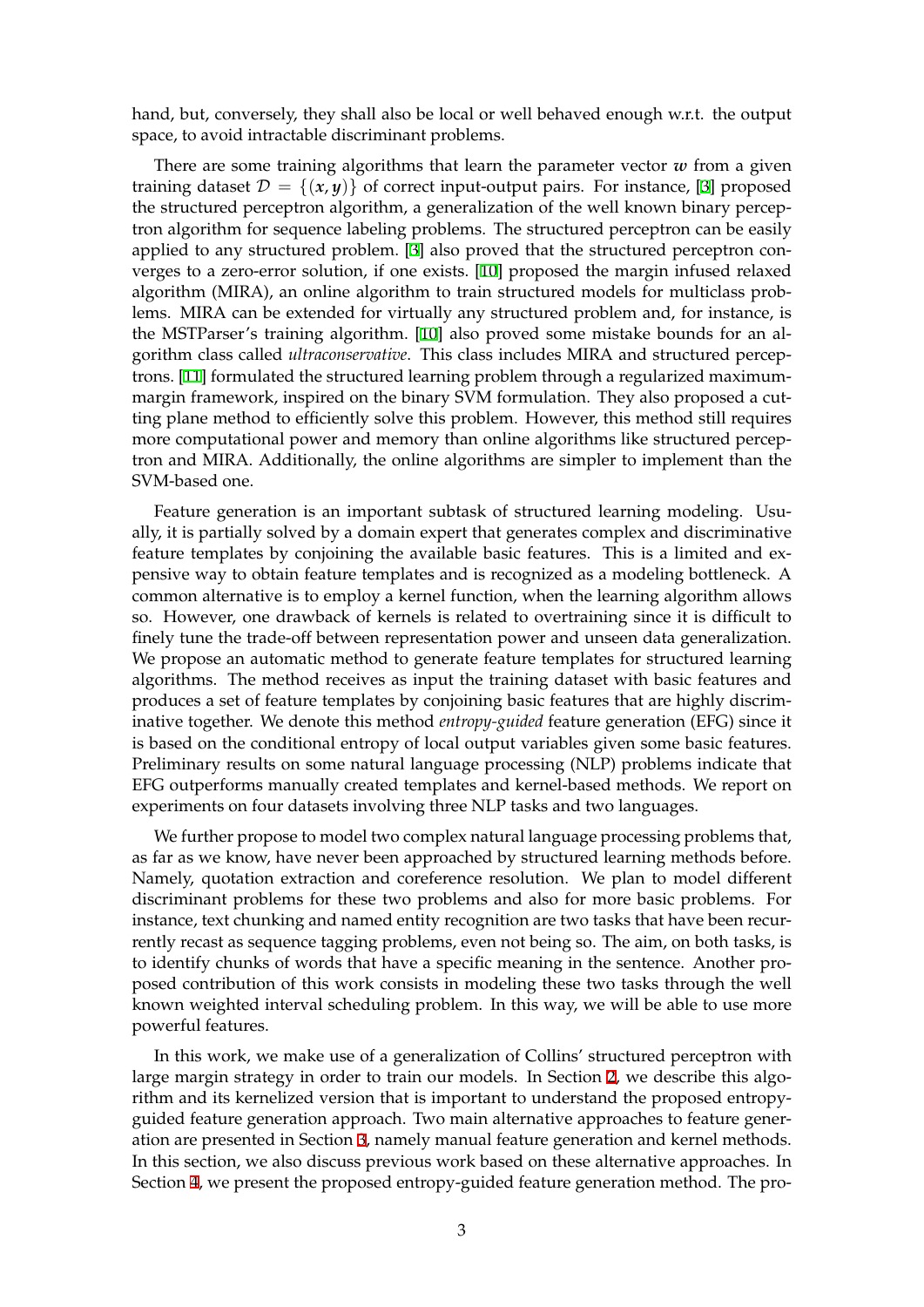posed contributions related to task modeling are described in Section 5. Finally, preliminary results are discussed in Section 6 and concluding remarks are presented in Section 7.

### **2 Structured Perceptron**

<span id="page-8-0"></span>The structured perceptron algorithm [3] is analogous to its binary counterpart. Given a training sample *D* of correct input-output pairs, the algorithm generates a sequence  $\bm{w}^0 = \bm{0}, \bm{w}^1, \dots, \bm{w}^K$  of models. At each iteration  $k = 0, \dots, K$ , a training instance  $(\bm{x}, \bm{y})$  is drawn from *D* and two major steps ar[e p](#page-17-2)erformed, that is:

- (1) *Prediction*:  $\hat{y} \leftarrow F(x)$ , using the current model  $w^k$ ,
- (2) *Model Update:*  $w^{k+1} \leftarrow w^k + \Phi(x, y) \Phi(x, \hat{y})$ .

Note that, when a correct prediction is made, that is  $\hat{y} = y$ , the model does not change, that is  $w^{k+1} \leftarrow w^k$ . When the prediction is wrong, the update rule favors the correct output *y* over the predicted one *y***ˆ**. Regarding binary features, for instance, the update rule increases the weights of features that are present in  $y$  but missing in  $\hat{y}$  and decreases the weights of features that are present in  $\hat{y}$  but not in *y*. The weights of features that are present in both *y* and *y***ˆ** are not changed. A simple extension of Novikoff's theorem [12] shows that the structured perceptron is guaranteed to converge to a zero loss solution, if one exists, in a finite number of steps [4, 13]. [10] further prove some mistake bounds for the structured perceptron algorithm.

#### **2.1 Large Margin Training**

<span id="page-8-1"></span>The structured perceptron algorithm finds a classifier with no concern about its margin. However, it is well known that large margin classifiers provide better generalization performance on unseen data. MIRA [10], which is MSTParser's training algorithm, is an generalization of the structured perceptron algorithm that generates a large margin classifier. However, in this work, we use another large-margin generalization of the structured perceptron that is based on the margin rescaling technique for structured support vector machines [14]. For a training [ins](#page-17-9)tance  $(x, y) \in \mathcal{D}$ , instead of the ordinary discriminant problem *F*(*x*), we use the following *loss-augmented* discriminant problem in the step (1) of the structured perceptron algorithm:

$$
F_{\ell}(x) = \arg \max_{\tilde{\boldsymbol{y}} \in \mathcal{Y}(x)} \langle \boldsymbol{w}, \boldsymbol{\Phi}(x, \tilde{\boldsymbol{y}}) \rangle + \ell(\boldsymbol{y}, \tilde{\boldsymbol{y}}),
$$

where  $\ell(\cdot, \cdot) \geq 0$  is a given loss function that measures the difference between a candidate tree and the correct one. For instance, the most common loss function for dependency trees just counts how many tokens have been assigned for an incorrect head, that is  $\ell(y, \tilde{y}) = \sum_{i=1}^{T} \mathbf{1}_{[y(i) \neq \tilde{y}(i)]}$ , where  $y(i)$  is the head of the *i*-th token in *y*.

By using the loss-augmented discriminant, a training instance (*x*, *y*) implies a model update whenever the current model does not respect the following margin constraint:

$$
s(\mathbf{y}) - s(\tilde{\mathbf{y}}) \ge \ell(\mathbf{y}, \tilde{\mathbf{y}}), \ \forall \tilde{\mathbf{y}} \in \mathcal{Y}(\mathbf{x}).
$$

If a model respects this constraint then the current discriminant function  $F(x)$  separates the correct output *y* from every alternative  $\tilde{\mathbf{y}} \in \mathcal{Y}(\mathbf{x})$  by a margin as large as the loss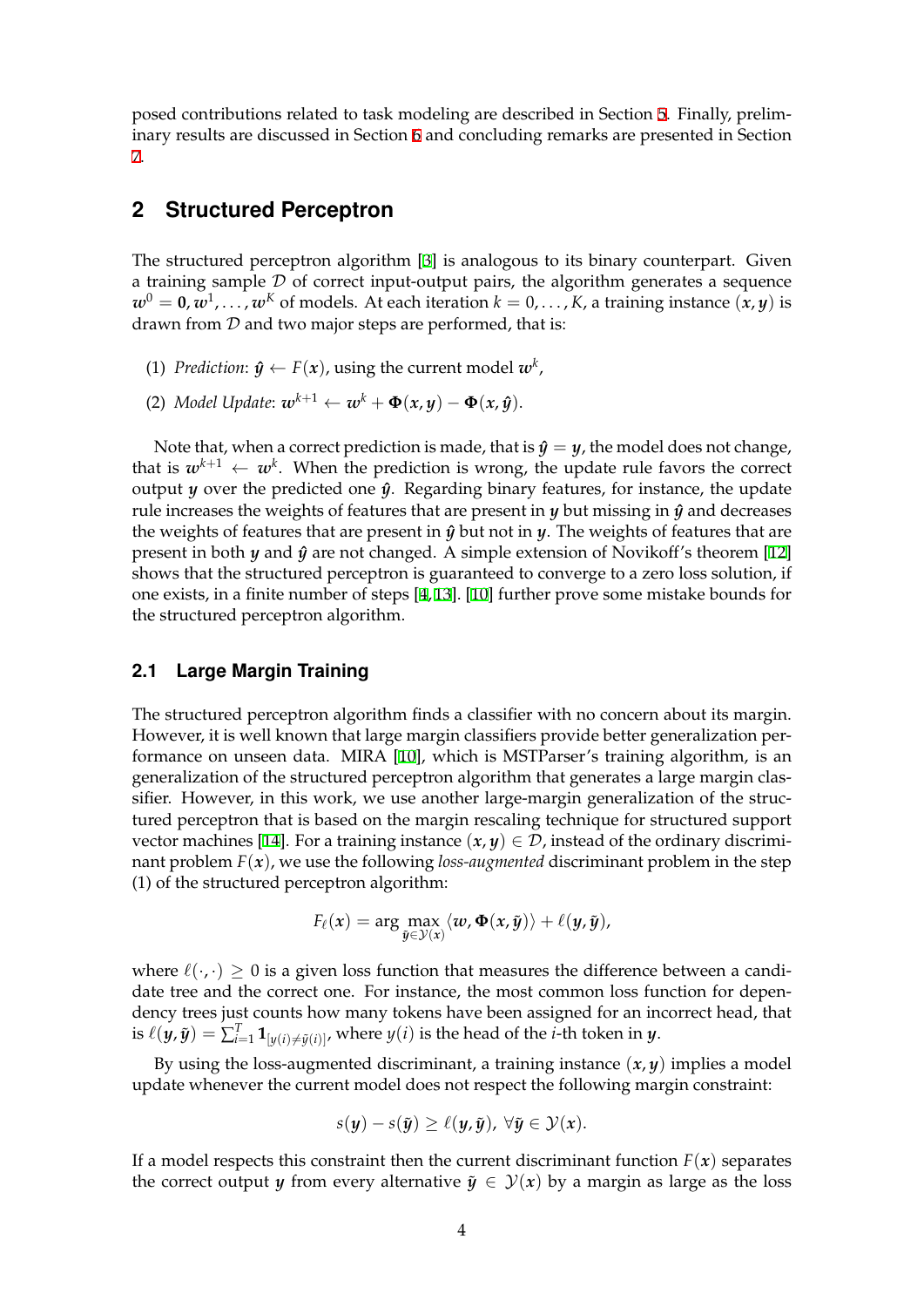$\ell(y, \tilde{y})$  between them. In that way, the training algorithm incorporates *some* information about the *structured* empirical risk  $R(D, w)$  of the current model, defined as

$$
\mathcal{R}(\mathcal{D},w) = \sum_{(x,y)\in\mathcal{D}} \ell(y,F(x)).
$$

#### **2.2 Kernelization**

<span id="page-9-0"></span>Analogously to the binary perceptron algorithm, its structured generalization can easily be kernelized. Given the sequence  $(x^1,y^1,\hat{y}^1),\ldots,(x^k,y^k,\hat{y}^k)$  of inputs, correct outputs and predicted outputs considered by the training algorithm up to time *k*, the parameter vector at this point can be defined as

$$
w^k = 0 + \sum_{j=1}^{k-1} \left[ \mathbf{\Phi}(x^j, y^j) - \mathbf{\Phi}(x^j, \hat{y}^j) \right].
$$

The algorithm can keep track of how many times each alternative output  $\hat{y}$  has been predicted instead of the correct output *y* for each example pair  $(x, y)$  by means of counters *αx*,*y*,*y***<sup>ˆ</sup>** . Thus, the parameter vector can be rewritten as

<span id="page-9-1"></span>
$$
w = \sum_{x,y,\hat{y}} \alpha_{x,y,\hat{y}} \cdot \left[ \Phi(x,y) - \Phi(x,\hat{y}) \right], \tag{3}
$$

which is called the *dual model representation*. For many structured problems, the output space  $\mathcal{Y}(x)$  is huge – exponential on the input size – or even infinity. Thus, the dual model representation may comprise an intractable number of parameters. However, these parameters are initially *zero* for all *x*, *y*, *y***ˆ** and only need to be instantiated once the respective triplet is actually seen.

Using (3), the objective function of the discriminant problem can also be rewritten as

$$
\langle w, \Phi(x',y') \rangle = \sum_{x,y,\hat{y}} \alpha_{x,y,\hat{y}} \cdot \left[ \langle \Phi(x,y), \Phi(x',y') \rangle - \langle \Phi(x,\hat{y}), \Phi(x',y') \rangle \right],
$$

which de[pe](#page-9-1)nds only on inner products of feature vectors of the form  $\langle \mathbf{\Phi}^a, \mathbf{\Phi}^b \rangle$ , where  $\mathbf{\Phi}^a$ and  $\Phi^b$  are shortcuts to, respectively,  $\Phi(x^a, y^a)$  and  $\Phi(x^b, y^b)$  for any input-output pairs  $(x^a, y^a)$  and  $(x^b, y^b)$ . Following the *kernel trick* [15], the inner products of feature vectors can then be replaced by appropriate kernel functions

$$
K(\boldsymbol{\Phi}^{a},\boldsymbol{\Phi}^{b})=\langle \mathbf{Y}(\boldsymbol{\Phi}^{a}),\mathbf{Y}(\boldsymbol{\Phi}^{b})\rangle,
$$

where  $\Psi(\cdot)$  expands elements from the original feature vector space  $\Phi(\cdot, \cdot)$  to a much higher dimensional space. The kernel trick relies on the kernel function  $K(\cdot, \cdot)$  to efficiently compute inner products in the high dimensional space of **Ψ** with no need to explicitly expand the original space of **Φ**.

The most successful kernel type for NLP problems is the *polynomial kernel*. Regarding binary features, a polynomial kernel of degree *d* expands the original feature space by conjoining original features through all possible combinations with up to *d* features. The polynomial kernel of degree *d* can be efficiently computed by

$$
K_d(\boldsymbol{\Phi}^a, \boldsymbol{\Phi}^b) = \left(\langle \boldsymbol{\Phi}^a, \boldsymbol{\Phi}^b \rangle + 1\right)^d,
$$

which involves only an inner product in the original feature space, a sum of a constant, and an exponentiation. For instance, if *d* = 2 and the original space has exactly 3 *binary*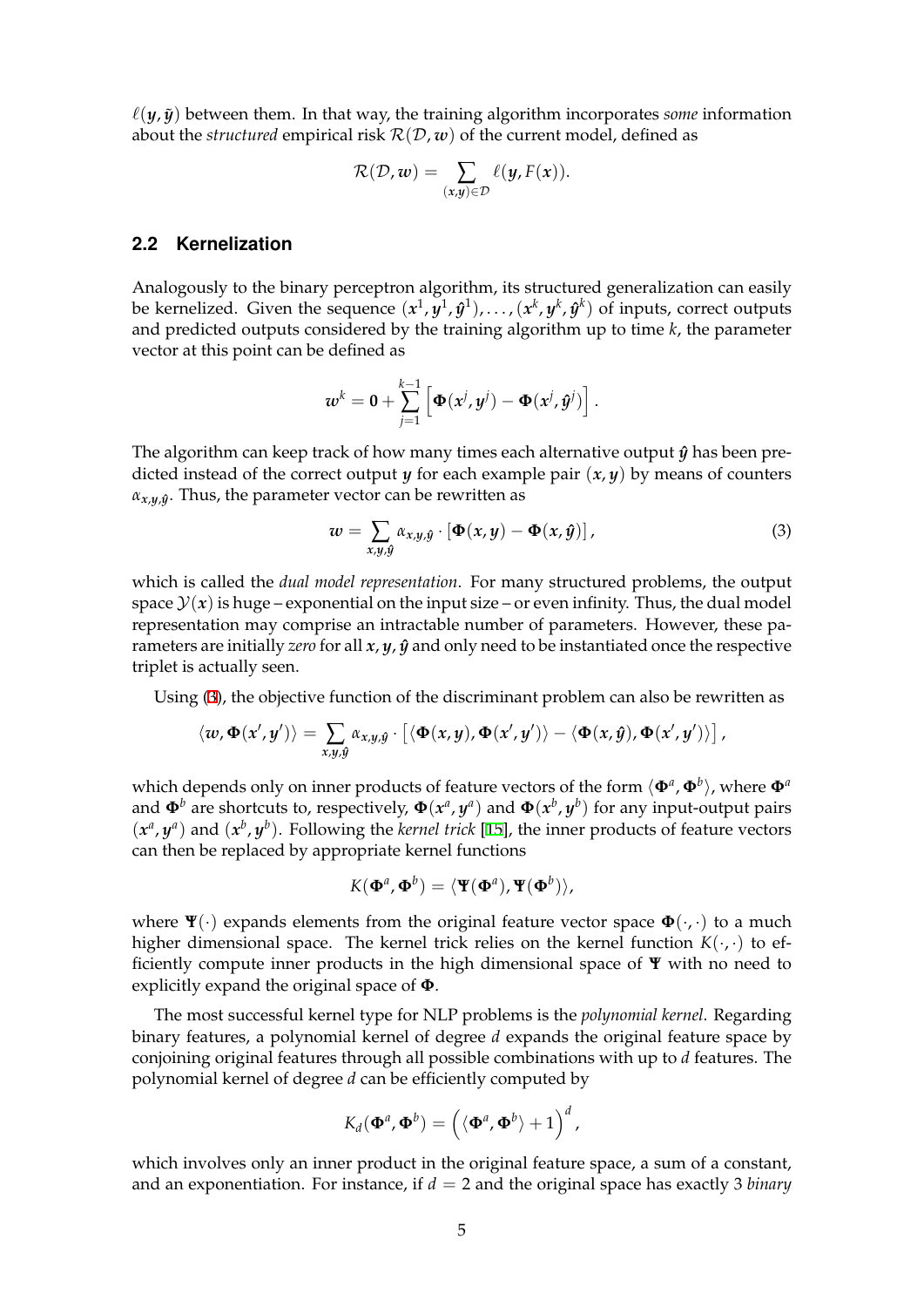features, then the *explicit* polynomial kernel expansion of  $\Phi(x, y) = (\phi_1, \phi_2, \phi_3)$  corresponds to  $\Psi(\Phi(x, y)) = (1, \phi_1, \phi_2, \phi_3, \phi_1 \phi_2, \phi_1 \phi_3, \phi_2 \phi_3).$ 

In general, just like features, kernel functions are also decomposed along the output structures. Thus, the dual model representation can be even more sparse by using *α* counters for each individual element that appears in  $(x, y)$  but not in  $(x, \hat{y})$ , or vice-versa. This decomposition is task dependent, and, e.g., the individual elements of dependency trees are edges.

### **3 Related Work**

<span id="page-10-0"></span>In this section, we discuss previously proposed approaches to perform feature generation for structured problems. We focus on two main approaches: manually generated templates and polynomial kernel functions.

Transformation based learning (TBL) was proposed by [16] for part-of-speech tagging. TBL is a machine learning algorithm tailored for sequence labeling problems and has been applied to several NLP problems. For instance, part-of-speech tagging [16], text chunking [17], and named entity recognition [18]. TBL learns a sequence of transformation rules that iteratively correct errors in the trainin[g co](#page-18-0)rpus by means of a set of rule *templates* given as input. These templates are manually created by conjoining basic features to form a discriminative, compound feature. Entropy guided transf[orm](#page-18-0)ation learning (E[TL](#page-18-1)) [19] generalizes TBL by automat[ica](#page-18-2)lly generating the required templates. ETL employs the information gain measure, which is based on entropy, in order to select feature combinations. In this work, we apply this strategy to structured learning algorithms.

TBL is never applied without feature templates. Conversely, many other machine learning algorithms, like SVM and Winnow for instance, do not require feature templates and can be directly applied on basic features. However, many systems based on these algorithms also employ templates to improve their performances. Some of the best performing systems for text chunking [20, 21], dependency parsing [22], among several others, make use of simple, manually created feature templates. This is a limited and expensive way to obtain feature templates and is recognized as a modeling bottleneck.

One alternative to manually created [te](#page-18-3)[mp](#page-18-4)lates is the use of poly[nom](#page-18-5)ial kernel functions. Kernel functions allow the efficient computation of all possible feature combinations with a given maximum number of features *d*. Many NLP tasks have been successfully approached by kernel methods with polynomial kernel functions. Just to name a few, [20] for text chunking, [23] for named entity recognition, and [1] for dependency parsing are all SVM-based systems with 2nd-degree polynomial kernel that achieve stateof-the-art performances. However, a key issue with polynomial kernel functions is the difficult to finely tune the trade-off between model representation power and overtraining. T[he](#page-18-3) user has no control [on](#page-18-6) which feature combinations are us[ed](#page-17-0), i.e., the kernel function always computes *all* possible feature combinations. The greater the degree of the kernel, the greater its representation power but also its overtraining sensitivity.

# **4 Entropy-Guided Feature Generation**

<span id="page-10-1"></span>Feature generation is an important subtask of structured learning modeling. Usually, a task dataset includes some basic features that are either naturally included in the very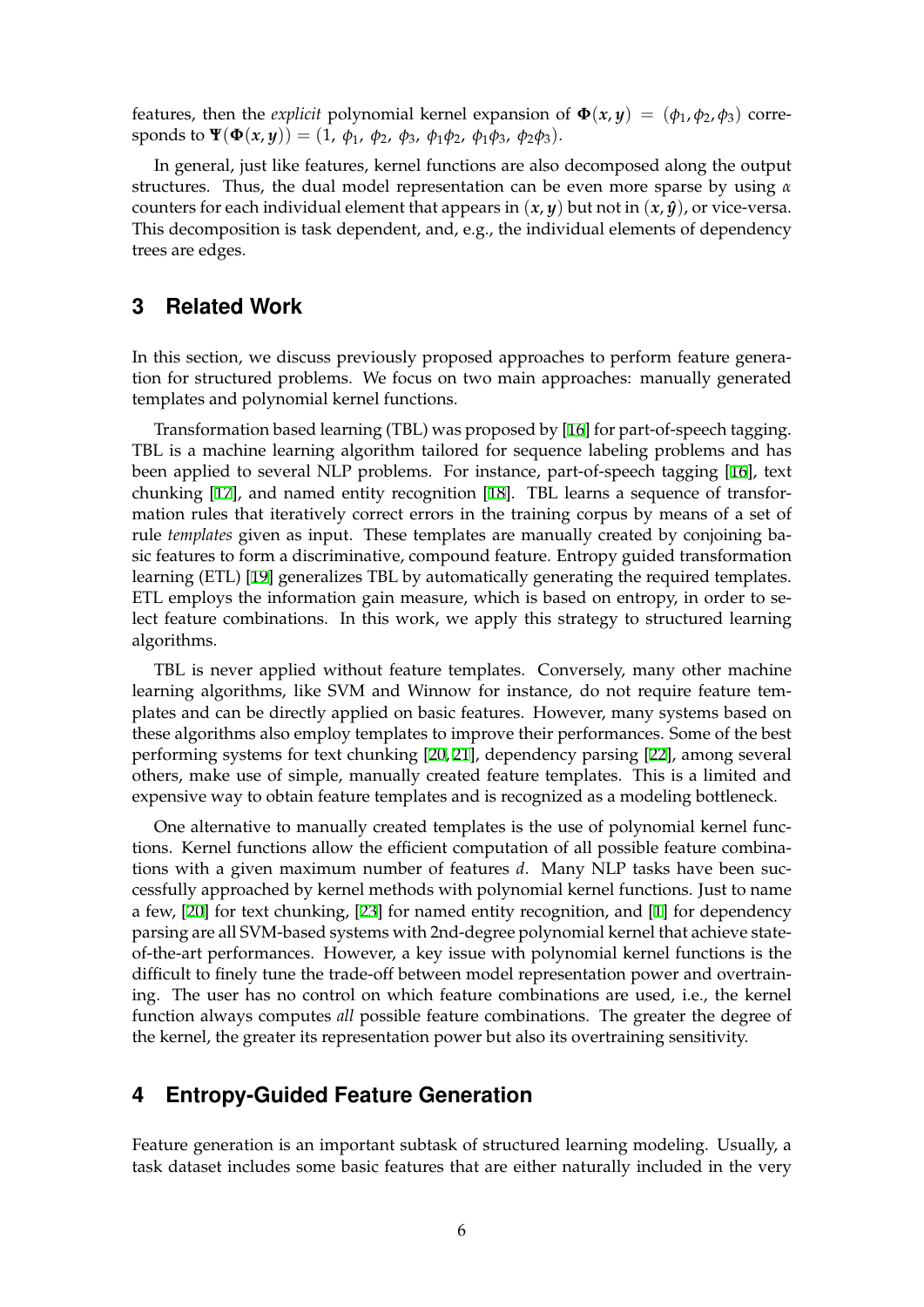phenomenon of interest, like words for NLP tasks; simply derived from other basic features, like capitalization information; or automatically generated by external systems, like part-of-speech tags. However, using basic features independently is not enough to achieve state-of-the-art results. Thus, it is necessary to conjoin basic features to improve performance. Frequently, a domain expert manually generates feature templates by conjoining the given basic features. MSTParser, for instance, uses 21 feature templates that were manually created from basic features given in the input dataset. In this section, we describe the proposed entropy-guided feature generation method for structured learning, that automatically create feature templates by conjoining basic features that are highly discriminative together. The method uses decision tree induction to incorporate the conditional entropy of local decision variables given input features.

Decision tree (DT) learning is one of the most widely used machine learning algorithms. It performs a partitioning of the training set using principles of information theory. The learning algorithm executes a general to specific search of a feature space. The most informative feature is added to a tree structure at each step of the search. Information gain, which is based on the data entropy, is normally used as the informativeness measure. The objective is to construct a tree, using a minimal set of features, that efficiently partitions the training set into classes of observations. Usually, after the tree is grown, a pruning step is carried out in order to avoid overfitting.

Information gain is based on entropy and is a key strategy for feature selection. The most popular decision tree learning algorithms [24, 25] use this measure. Hence, they provide a quick way to obtain entropy guided feature selection. We propose a new automatic feature generation method for structured learning algorithms. The key idea is to use decision tree induction to obtain new features by conjoining the given basic features. One of the most used algorithms for DT induction [is C](#page-18-7)[4.5](#page-18-8) [24]. We use Quinlan's C4.5 system to obtain the required entropy guided selected features. The same strategy has been used for automatic template generation in entropy guided transformation learning [19] that generalizes transformation based learning [16].

The first step of our method is to train a decision tree on a dataset where each example comprises the basic features of one *local decision variable* of the discriminant probl[em](#page-18-9). Regarding dependency parsing, for instance, t[he l](#page-18-0)ocal decision variables correspond to edges, since the discriminant problem is to choose some edges from all possible edges between tokens. Thus, for each sentence in the input dataset, we generate an example for each pair of tokens. Local decision variables coincide with the decomposition of the feature vectors along the output structure. These local variables will be predicted by the DT algorithm and are also the individual decision variables in the discriminant algorithm. In dependency parsing, for instance, there is a decision variable for each candidate edge, that is for each example, and it is a binary variable that indicates whether an edge is included in the solution or not. Hence, the DT algorithm will learn a decision tree to predict whether an edge is valid or not.

From the learned DT, our method uses a very simple tree decomposition scheme to extract templates. The decomposition process is based on a depth-first traversal of the DT and thus can be recursively described as in the following. For each visited node, a new template is created by conjoining the node feature with its parent template. To limit the maximum template length, we use pruned trees. Figure 2 illustrates our method applied to the DP task. The tree in the left side of the figure uses four basic features (rectangular nodes): dist is the absolute distance between the head and the dependent token, side is the side of the head token relative to the dependent token, dep-pos and head-pos are the part-of-speech tag of the dependent and the [h](#page-12-2)ead token, respectively. The round nodes are the decision variable values. The generated templates are listed in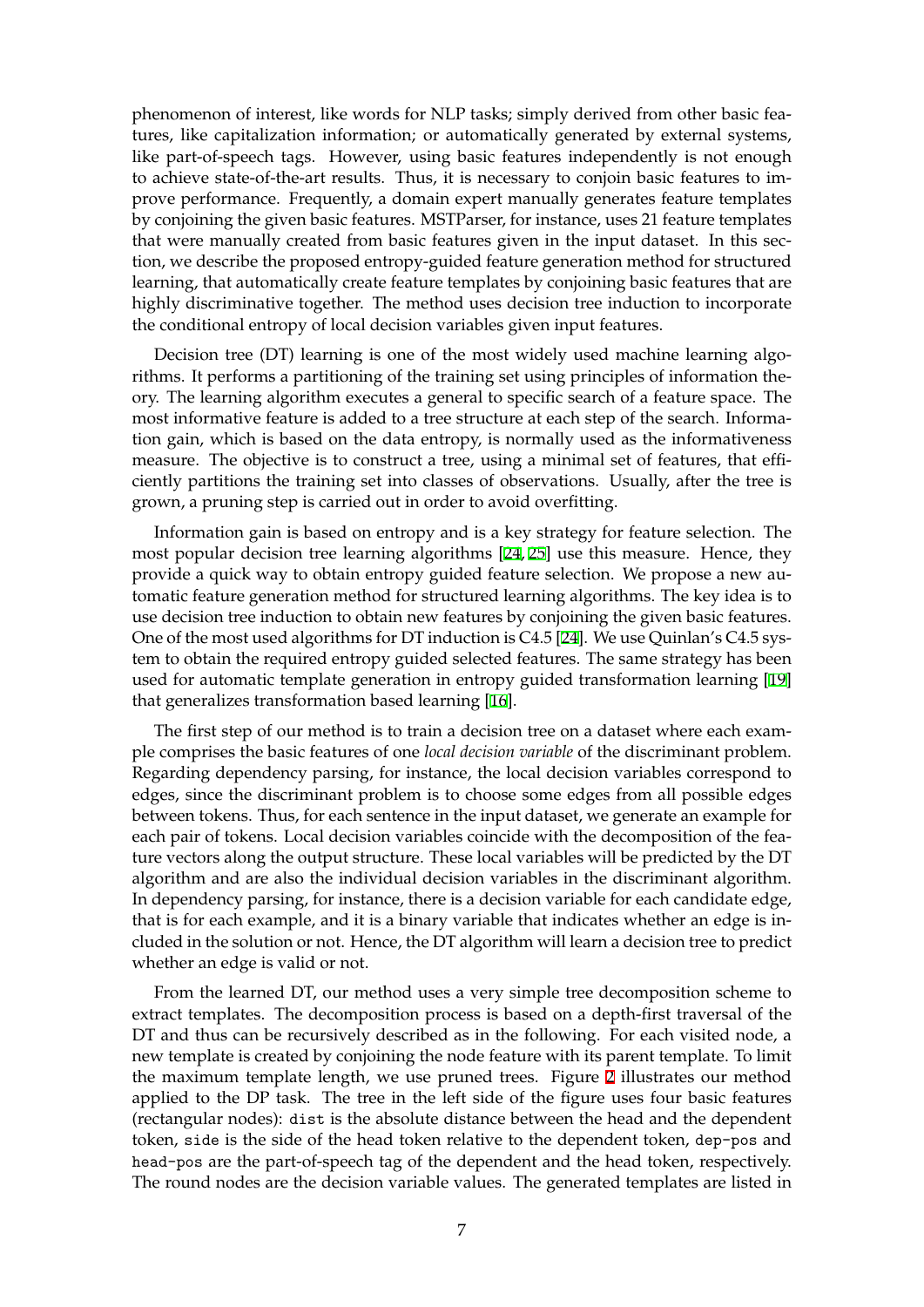<span id="page-12-2"></span>

**Figure 2: Feature generation from a decision tree**

the right side of the figure. In other words, we create a template for each path from the root to every other DT node, ignoring the feature values at the DT edges, thus using only the node features.

# **5 Task Modeling**

<span id="page-12-0"></span>In this work, we propose machine learning systems based on structured perceptron for several NLP problems. In this section, we describe the structured modeling for these tasks. Some modeling strategies are applied to more than one task, thus we describe only the general modeling approach and, later in Section 6, we describe the specific details for each task.

#### **5.1 Sequence Labeling**

<span id="page-12-1"></span>Sequence labeling learning [26] is to find a mapping from an input sequence  $x = (x_1, \ldots, x_n)$ *x*<sup>*T*</sup>) to a sequence of labels *y* = (*y*<sub>1</sub>, . . . , *y*<sup>*T*</sup>), where *y*<sup>*i*</sup> ∈ Σ. That is, each element of *x* is annotated with an element of the output alphabet  $\Sigma$  which denotes the set of labels. As before, we denote the set of [all](#page-19-0) possible labellings for  $x$  by  $\mathcal{Y}(x)$ .

In order to model the sequence labeling task through the structured learning framework, we need to define the feature vector  $\Phi(x, y)$  and its decomposition along the sequence  $y$ , so that the discriminant problem  $F(x) = \argmax_{y \in \mathcal{Y}(x)} \langle w, \bm{\Phi}(x, y) \rangle$  can be efficiently solved. We use the decomposition scheme from [3], which relies on a Markov-like property. The best scoring label of any token is determined by parameters that depend only on the *constant* input sequence *x*, the token label itself and the previous token label. In that way, the discriminant problem can be solved by a dynamic programming algorithm that is equivalent to Viterbi decoding for hid[de](#page-17-2)n Markov models.

In that way, the feature vector  $\Phi(x, y)$  comprises two feature subsets:  $\Phi^{obs}(x, y)$  for observation features that depend only on the input *x* and individual token labels; and  $\Phi^{\text{trans}}(y)$  for transition features that depend on two consecutive labels. For each possible  $\varphi$  pair of labels  $\sigma, \tau \in \Sigma$ , the transition feature  $\phi_{\sigma\tau}^{\text{trans}}(y)$  indicates how many label pairs within *y* are consecutively labeled *σ* and *τ*. So, this feature is decomposed along *y* as

$$
\phi_{\sigma\tau}^{\text{trans}}(\boldsymbol{y}) = \sum_{i=1}^T \left( \mathbf{1}_{[y_{i-1} = \sigma]} \cdot \mathbf{1}_{[y_i = \tau]} \right).
$$

Thus, we have that  $\pmb{\Phi}^{\text{trans}}(\pmb{y}) = (\pmb{\phi}^{\text{trans}}_{\sigma\tau}(\pmb{y}))_{\sigma,\tau\in\Sigma}$ .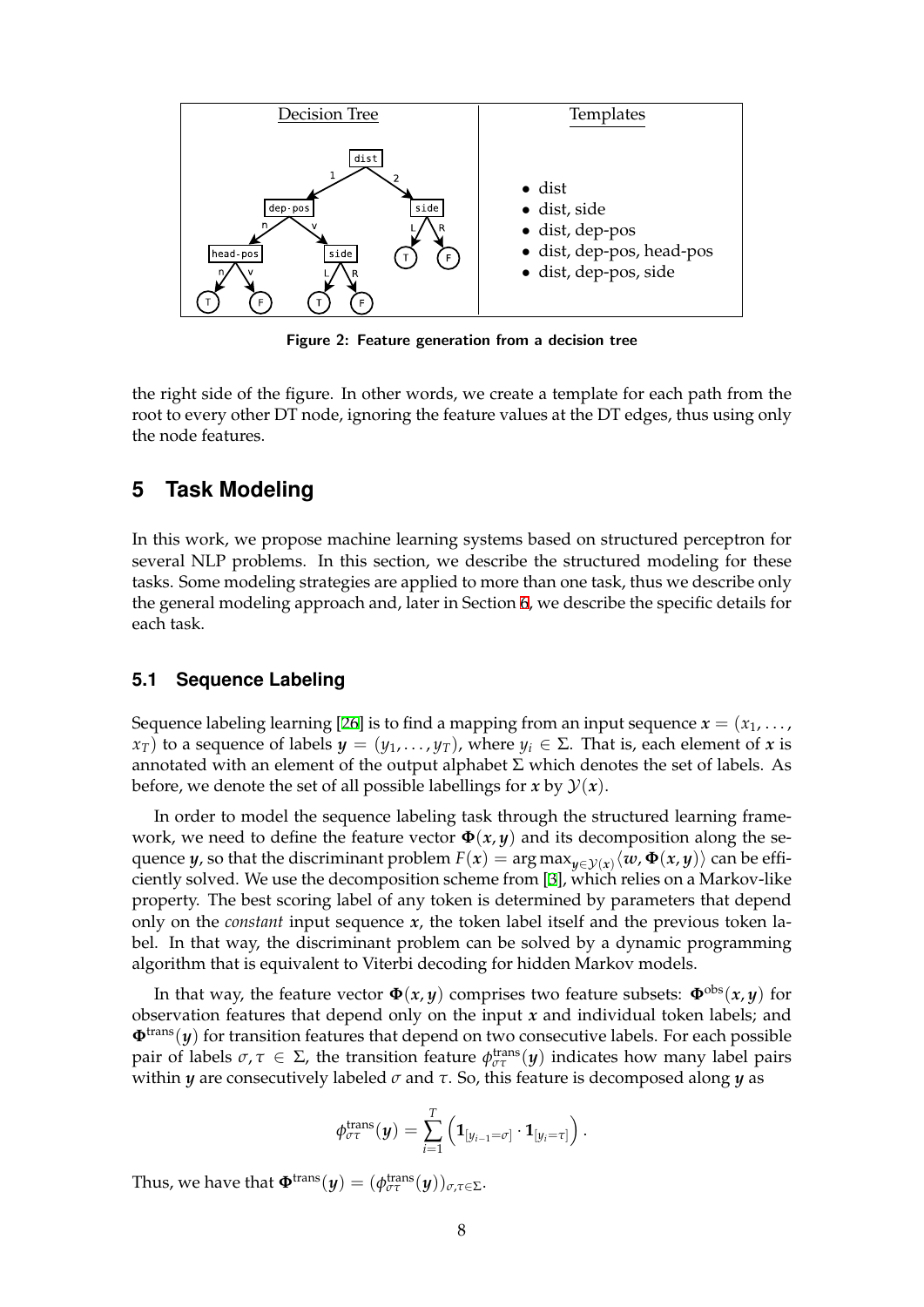The observation features are defined by means of *M binary* features. Each token comprises a subset of such features. For instance, we can have the following binary features: "*the token word is light*", "*the token part-of-speech is verb*", "*the word of the previous token is the*", and so on. Hence, we usually have millions of such features in the training corpus, but just a small fraction of them occur in each token. We represent a binary feature by its index  $m \in \{1, \ldots, M\}$ . Each binary feature corresponds to  $|\Sigma|$  observation features, one for each state  $σ ∈ Σ$ . The observation feature denoted by  $\phi_{σ,m}^{obs}(x, y)$  determines how many times within (*x*, *y*) the feature *m* occurs in a token labeled as *σ*. Therefore, by letting  $\pi(x_i)$  be the set of binary features in the *i*-th token of *x*, we can express the decomposition of an observation feature along *y* by

$$
\phi_{\sigma,m}^{\rm obs}(\boldsymbol{x},\boldsymbol{y})=\sum_{i=1}^T\left(\mathbf{1}_{[y_i=\sigma]}\cdot\mathbf{1}_{[m\in\pi(x_i)]}\right).
$$

We then define the observation feature vector as  $\Phi^{obs}(x, y) = (\Phi_{\sigma}^{obs}(x, y))_{\sigma \in \Sigma}$ , where  $\Phi_{\sigma}^{\rm obs}(x,y) = (\phi_{\sigma,1}^{\rm obs}(x,y), \ldots, \phi_{\sigma,M}^{\rm obs}(x,y)).$  And, finally, the complete feature vector is  $\mathbf{\Phi}(x, y) = (\mathbf{\Phi}^{\text{obs}}(x, y), \mathbf{\Phi}^{\text{trans}}(x, y)).$ 

For sequence labeling, we use the loss function  $\ell(y, \tilde{y}) = \sum_{i=1}^{T} \mathbf{1}_{[y_i \neq \tilde{y}_i]}$  that counts the number of mislabeled tokens.

#### <span id="page-13-0"></span>**5.2 Fixed Nodes Tree**

Dependency parsing consists in predicting a rooted tree underlying a given sentence. The nodes of this tree are always fixed, they are the tokens within the sentence. Thus, we name this type of structure *fixed nodes tree*, in contrast to other structure, which we discuss later, whose nodes must be determined by the discriminant problem. Since we have already presented this modeling approach in the context of DP, in this section, we just summarize it using more general designations.

Let  $\mathbf{x} = (x_0, x_1, \dots, x_T)$  be an input sequence, where  $x_i$  is the *i*-th token and  $x_0$  is a dummy token which is always the root of the tree. We define  $\mathcal{Y}(x)$  as the set of all rooted trees whose nodes are tokens in *x* and the root node is  $x_0$ . A tree  $y \in \mathcal{Y}(x)$  is represented as a set of directed edges (*i*, *j*), where *i* and *j* are token *indexes* in *x*. Each edge (*i*, *j*) is defined by *M* real-valued features denoted by  $\phi_m(x, i, j)$ , for  $m = 1, \ldots, M$ . These *local* features are combined into *global* features by letting

$$
\phi_m(x,y)=\sum_{(i,j)\in y}\phi_m(x,i,j).
$$

Therefore, the complete joint feature vector is given by  $\Phi(x, y) = (\phi_1(x, y), \dots, \phi_M(x, y)).$ The loss function is given by  $\ell(y, \tilde{y}) = \sum_{j=1}^T {\bf 1}_{[y(j) \neq \tilde{y}(j)]}$ , where  $y(j)$  is the unique token *i* such that  $(i, j) \in \mathbf{y}$ .

#### <span id="page-13-1"></span>**5.3 Sequence Segmentation**

Text chunking and named entity recognition are some examples of tasks that comprise the identification of *segments* within a sentence. Named entity recognition, for instance, is to identify mentions of real-world entities and to classify them on categories like person, location, and company. Text chunking consists in identifying *chunks* of tokens that present strong syntactic relation and classifying them according to its syntactic function in the sentence.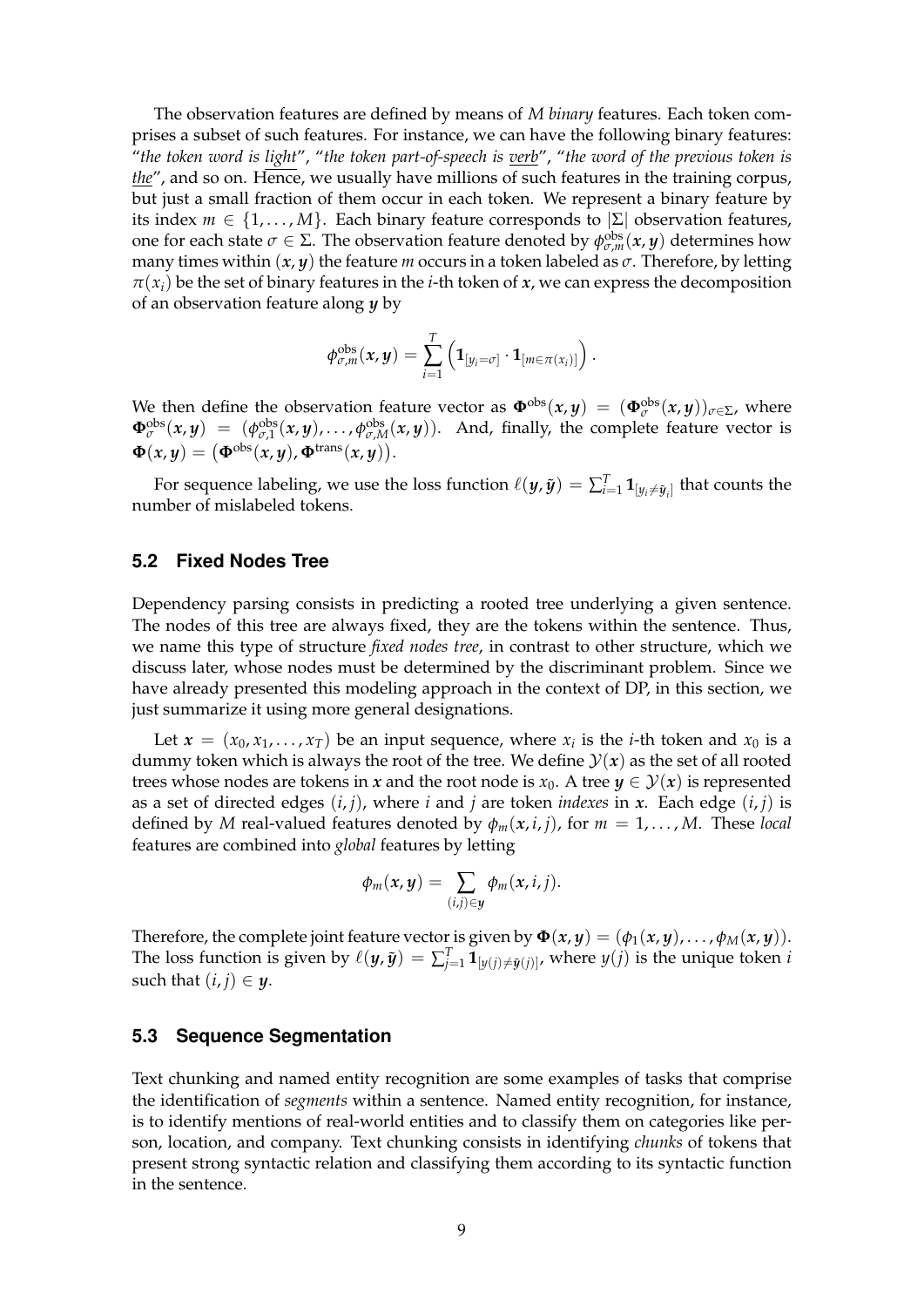Usually, segmentation tasks like those are recast as sequence labeling problems by means of the so called IOB tagging style. The IOB tagging style specifies three types of tags: B for tokens that start a segment; I for tokens that continue a segment; and O for tokens that are not part of any segment. Furthermore, the IOB2 tagging style extends IOB by attaching a type to B and I tags, so that one can segment a sequence and simultaneously classify the segments.

These tagging styles have been proposed to allow the application of ordinary classification approaches to sequence segmentation tasks. However, it is clear that segmentation is quite different from labeling. Thus, in this work, we propose to solve segmentation tasks through structured learning in a more natural way. We can model this problem by somehow generating segment candidates and reducing the discriminant problem to the weighted interval scheduling problem (WIS). If it is not possible to filter which segments are valid candidates, one can generate all *|T|* <sup>2</sup> possible candidates. Since, for many problems, sequences are short and WIS can be solved in linear time for ordered segments, this approach is perfectly feasible.

Quotation extraction consists in identifying quotes and their authors within a given document. Quotes cannot overlap among them and each quote must be associated to exactly one author. We also propose to model quotation extraction through sequence segmentation. Again, we can generate candidates for quotes by means of heuristics or simply by generating all possible segments. Furthermore, for each pair of candidate quote and author (authors are given), we generate a candidate quotation whose segment corresponds to the span of the quote in the document. In that way, the WIS algorithm will choose at most one quotation among all candidates for one specific quote. Moreover, the discriminant algorithm will never choose overlapping quotes, since this is a constraint in the algorithm.

#### **5.4 Variable Nodes Tree**

<span id="page-14-0"></span>Some NLP problems consist in identifying a tree structure underlying a sentence such that tokens are tree leaves and the internal nodes need be determined. This type of structure is substantially different from dependency trees. Full parsing and clause identification are some examples of such tasks. Usually, there are specific algorithms for each task. For clause identification, for instance, a dynamic programming algorithm has been proposed by [21]. We propose to apply the EFG approach to clause identification for the English and Portuguese languages.

#### **5.5 Cluste[rin](#page-18-4)g**

<span id="page-14-1"></span>Coreference resolution [27] consists in, given a set of entity mentions within a document, identifying which subsets of mentions are related to the same real-world entity. This problem can be naturally modeled as clustering of mentions. However, the number of clusters is unknown and the optimization problem is NP-hard. On the other hand, several authors [28–31] ha[ve r](#page-19-1)eported that structured learning is feasible even with approximate discriminants. These studies have shown that the learning algorithm is able to adjust the feature parameters so that an approximate algorithm can still correctly solve the discriminant problem. This occurs because the feature parameters are adjusted according with [th](#page-19-2)[e m](#page-19-3)istakes of the discriminant algorithm. Thus, we propose to tackle coreference resolution through a clustering approach with approximate discriminant.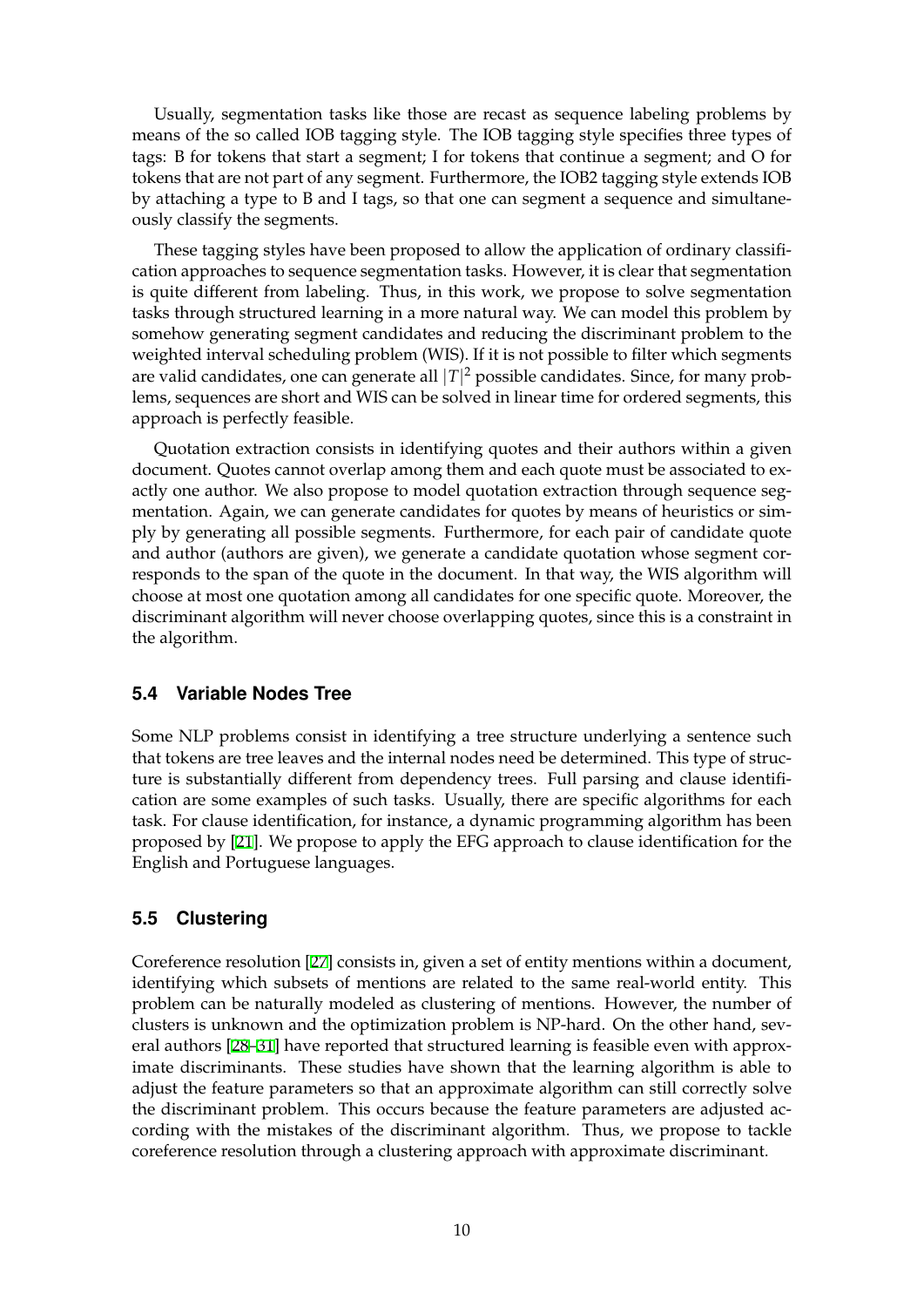# **6 Experimental Results**

<span id="page-15-0"></span>We have already developed two modeling approaches based on structured perceptron, namely sequence labeling and fixed nodes tree. We have also applied the sequence labeling approach to three tasks: English part-of-speech tagging (POS), English text chunking, and Portuguese text chunking. Furthermore, we have developed a system for Portuguese dependency parsing based on the fixed nodes tree approach. In this section, we summarize the obtained results and compare them to other systems.

We split our report into two subsections. In the first subsection, we compare the proposed entropy-guided feature generation to two other feature generation approaches – namely, manual templates and polynomial kernels. For this comparison, we set equivalent conditions, i.e., same datasets and basic features. In the second subsection, we compare the best performances obtained by our systems to the best performing available systems. In this case, we eventually compare systems that use different basic features, however they are always evaluated on the same dataset.

### **6.1 Feature Generation Approaches**

<span id="page-15-1"></span>We argue that entropy-guided feature generation solves a structured ML modeling bottleneck, that is the need to manually create feature templates. However, many authors have proposed successful systems based on manually generated templates. We use the CoNLL'2006 corpus [32] for Portuguese dependency parsing to compare the proposed entropy-guided feature generation method and a state-of-the-art, manually created template set. [22] proposed MSTParser and currently this is the best performing system for DP on the Portuguese corpus from CoNLL'2006. MSTParser is based on 21 manually created feature template[s t](#page-19-4)hat conjoin basic features in order to form more discriminative, compound features. We use these templates to train a structured perceptron model and evaluate it [on](#page-18-5) the CoNLL'2006 Portuguese corpus. The performance measure for this task is the unlabeled attachment score (UAS) that expresses the percentage of tokens attached to their correct heads. The performances of this system and the system with entropyguided templates can be found in Table 1 (first row). We can observe that EFG reduces

<span id="page-15-2"></span>

|          |            | <b>Other System</b> |                         |       | <b>EFG</b> |
|----------|------------|---------------------|-------------------------|-------|------------|
| Task     | Language   | Algorithm           | <b>Features</b>         |       | F1         |
| DP       | Portuguese | S-Perceptron        | <b>Manual Templates</b> | 90.06 | 90.28      |
| Chunking | English    | <b>SVM</b>          | Kernel                  | 93.48 | 94.12      |
| Chunking | Portuguese | S-Perceptron        | Kernel                  | 86.70 | 87.50      |

#### **Table 1: Feature generation methods comparison**

by 2.2% the error of the manual templates system. That is not a great improvement, but it is more than enough to show the value of EFG. Manual templates require the expensive work of a domain expert. On the other hand, EFG is totally automatic.

Another alternative approach to feature templates are kernel functions. More specifically, polynomial kernels can be used to efficiently generate all possible feature combinations. [33] reported that quadratic kernels produce the best performance for English text chunking. Thus, we compare EFG to 2nd-degree polynomial kernels on two text chunking corpora: the CoNLL'2000 English corpus [34] and the Portuguese corpus from [35]. We can see from Table 1 that EFG outperforms the kernel-based approaches, reducing the pr[edic](#page-19-5)tion error by 9.8% for English (second row) and 6% for Portuguese (third row).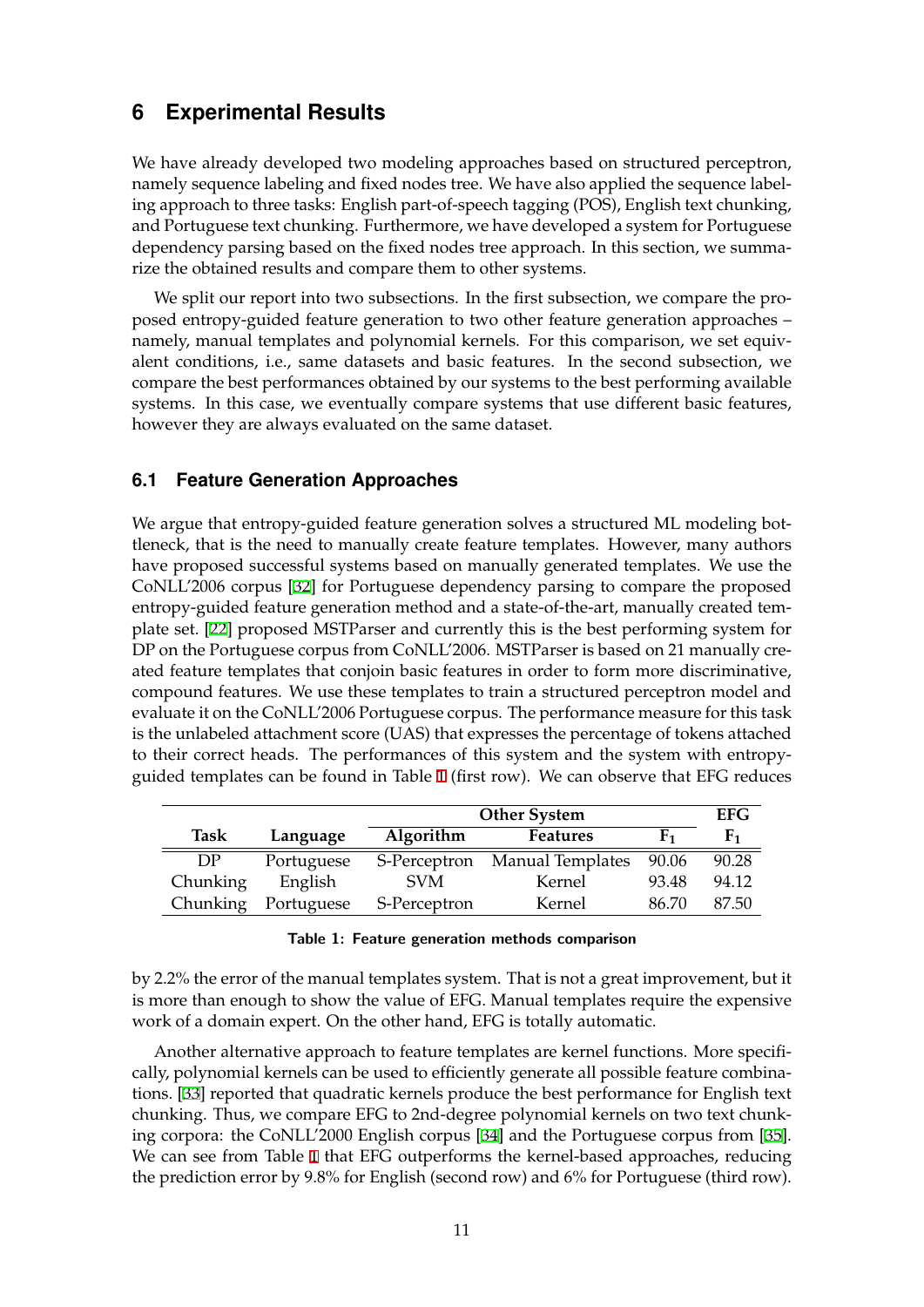These are substantial improvements.

Moreover, the use of kernel functions implies a great increase on training and test time. [36] reported that training time using a quadratic kernel was 34 times greater than using no kernel function for the same English corpus used here. NLP data is usually very sparse, thus such problems imply a very large number of support vectors. Since kernel methods training time is proportional to the number of support vectors, these methods are sp[ecia](#page-19-6)lly problematic on NLP data.

# **6.2 State-of-the-art Systems**

<span id="page-16-0"></span>We have additionally developed another system based on EFG for part-of-speech tagging for the English language. We report on Table 2 the results for English POS tagging on the

<span id="page-16-1"></span>

|             |            | State-of-the-art |             | <b>EFG</b> | Error     |
|-------------|------------|------------------|-------------|------------|-----------|
| <b>Task</b> | Language   | System           | ${\bf F_1}$ | F1         | Reduction |
| <b>POS</b>  | English    | <b>ETL</b>       | 96.83       | 96.72      | $-3.5%$   |
| Chunking    | English    | <b>SVM</b>       | 94.17       | 94.12      | $-0.9\%$  |
| Chunking    | Portuguese | ETL              | 86.22       | 87.50      | $7.3\%$   |
| DР          | Portuguese | <b>MSTParser</b> | 91.36       | 92.66      | 15.0%     |

|  | Table 2: State-of-the-art performances comparison |  |  |
|--|---------------------------------------------------|--|--|
|--|---------------------------------------------------|--|--|

Brown corpus [37], and also for other three widely used corpora. For each corpus, we also report the best known performing system. The last column of the table reports the error reduction achieved by our EFG based systems. Negative values indicate a greater error of our system. We can see that we achieve good results for English POS tagging and state-of-the-art [com](#page-20-0)parable results for English text chunking. Moreover, we substantially reduce the current state-of-the-art error on Portuguese text chunking and dependency parsing. Our best result for DP is achieved by *directly* including two new basic features in the CoNLL'2006 corpus: text chunking and clause information. This result illustrates the *easiness of use* of EFG, when adding new basic features to our modeling. When using manually generated templates, the domain expert has to design new feature templates considering the available features.

# **7 Concluding Remarks**

We propose an automatic feature generation approach for structured learning that is based on the conditional entropy of local decision variables given input basic features. We evaluate this technique on four NLP datasets and experimentally show its value by comparing its performances with two important alternatives to feature generation, namely manual template generation and polynomial kernel functions. Our experimental results show that the proposed entropy-guided feature generation approach outperforms both alternative methods and, furthermore, presents additional advantages. EFG is faster than kernel methods and avoid the overtraining issue, very common in this alternative method. Compared to manually created feature templates, the fact that EFG bypasses domain experts is highly valuable. Furthermore, the developed EFG-based systems present state-of-the-art comparable performances on the evaluated datasets. Moreover, on Portuguese dependency parsing, our system remarkably reduces the previous smallest error by more than 15%.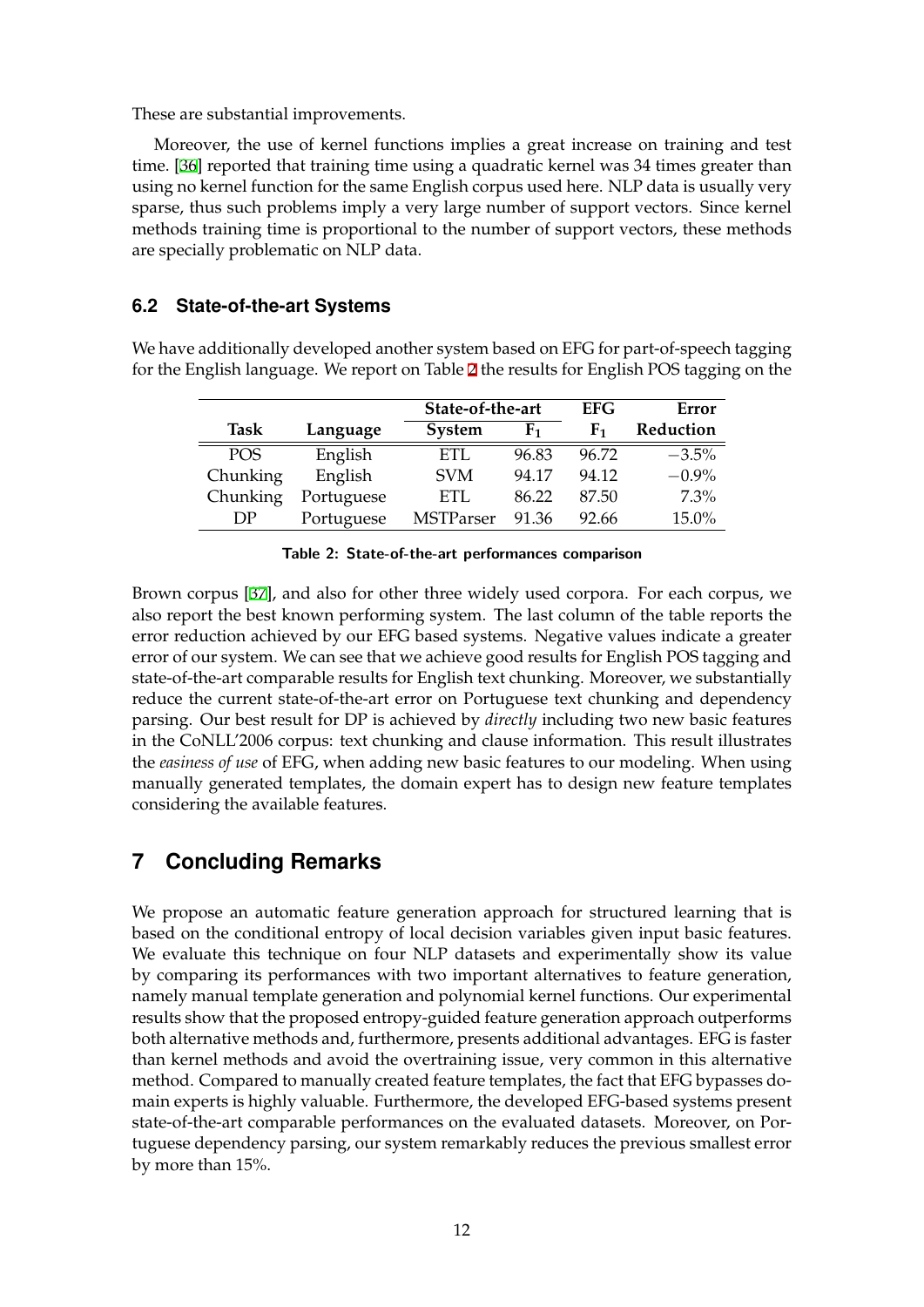As future work, we also propose to model two complex NLP tasks that, as far as we know, have never been approached by structured learning methods before. Namely, quotation extraction and coreference resolution. We plan to model different discriminant problems for these two problems and also for more basic problems. For instance, text chunking and named entity recognition are two tasks that have been recurrently recast as sequence tagging problems, even not being so. The aim, on both tasks, is to identify chunks of words that have a specific meaning in the sentence. Another proposed contribution of this work consists in modeling these two tasks through the weighted interval scheduling problem. In this way, we expect to use more powerful features.

# **References**

- <span id="page-17-0"></span>[1] NIVRE, J.; HALL, J.; NILSSON, J.; ERYIĞIT, G. ; MARINOV, S.. Labeled pseudo**projective dependency parsing with support vector machines**. In: PROCEEDINGS OF THE TENTH CONFERENCE ON COMPUTATIONAL NATURAL LANGUAGE LEARNING, CoNLL-X '06, p. 221–225, Stroudsburg, PA, USA, 2006. Association for Computational Linguistics.
- <span id="page-17-1"></span>[2] WESTON, J.; WATKINS, C.. **Multi–class support vector machines**. Technical Report CSD-TR-98-04, Department of Computer Sciences, Royal Holloway, University of London, 1998.
- <span id="page-17-2"></span>[3] COLLINS, M.. **Discriminative training methods for hidden Markov models: theory and experiments with perceptron algorithms**. In: PROCEEDINGS OF THE ACL-02 CONFERENCE ON EMPIRICAL METHODS IN NATURAL LANGUAGE PROCESSING, p. 1–8, 2002.
- <span id="page-17-3"></span>[4] ALTUN, Y.; TSOCHANTARIDIS, I. ; HOFMANN, T.. **Hidden Markov support vector machines**. In: PROCEEDINGS OF THE INTERNATIONAL CONFERENCE ON MACHINE LEARNING, 2003.
- <span id="page-17-4"></span>[5] JOACHIMS, T.. **Learning to align sequences: A maximum-margin approach**. Technical report, Cornell University, 2003.
- <span id="page-17-5"></span>[6] MCDONALD, R.; CRAMMER, K. ; PEREIRA, F.. **Online large-margin training of dependency parsers**. In: PROCEEDINGS OF THE 43RD ANNUAL MEETING ON ASSOCIATION FOR COMPUTATIONAL LINGUISTICS, ACL'05, p. 91–98, 2005.
- <span id="page-17-8"></span>[7] TARJAN, R. E.. **Finding optimum branchings**. Networks, 7:25–25, 1977.
- <span id="page-17-6"></span>[8] CHU, Y. J.; LIU, T. H.. **On the shortest arborescence of a directed graph**. Science Sinica, 14:1396–1400, 1965.
- <span id="page-17-7"></span>[9] EDMONDS, J.. **Optimum branchings**. Journal of Research of the National Bureau of Standards, 71B:233–240, 1967.
- <span id="page-17-9"></span>[10] CRAMMER, K.; SINGER, Y.. **Ultraconservative online algorithms for multiclass problems**. Journal of Machine Learning Research, 3:951–991, 2003.
- <span id="page-17-10"></span>[11] TSOCHANTARIDIS, I.; HOFMANN, T.; JOACHIMS, T. ; ALTUN, Y.. **Support vector machine learning for interdependent and structured output spaces**. In: PRO-CEEDINGS OF THE INTERNATIONAL CONFERENCE ON MACHINE LEARN-ING, 2004.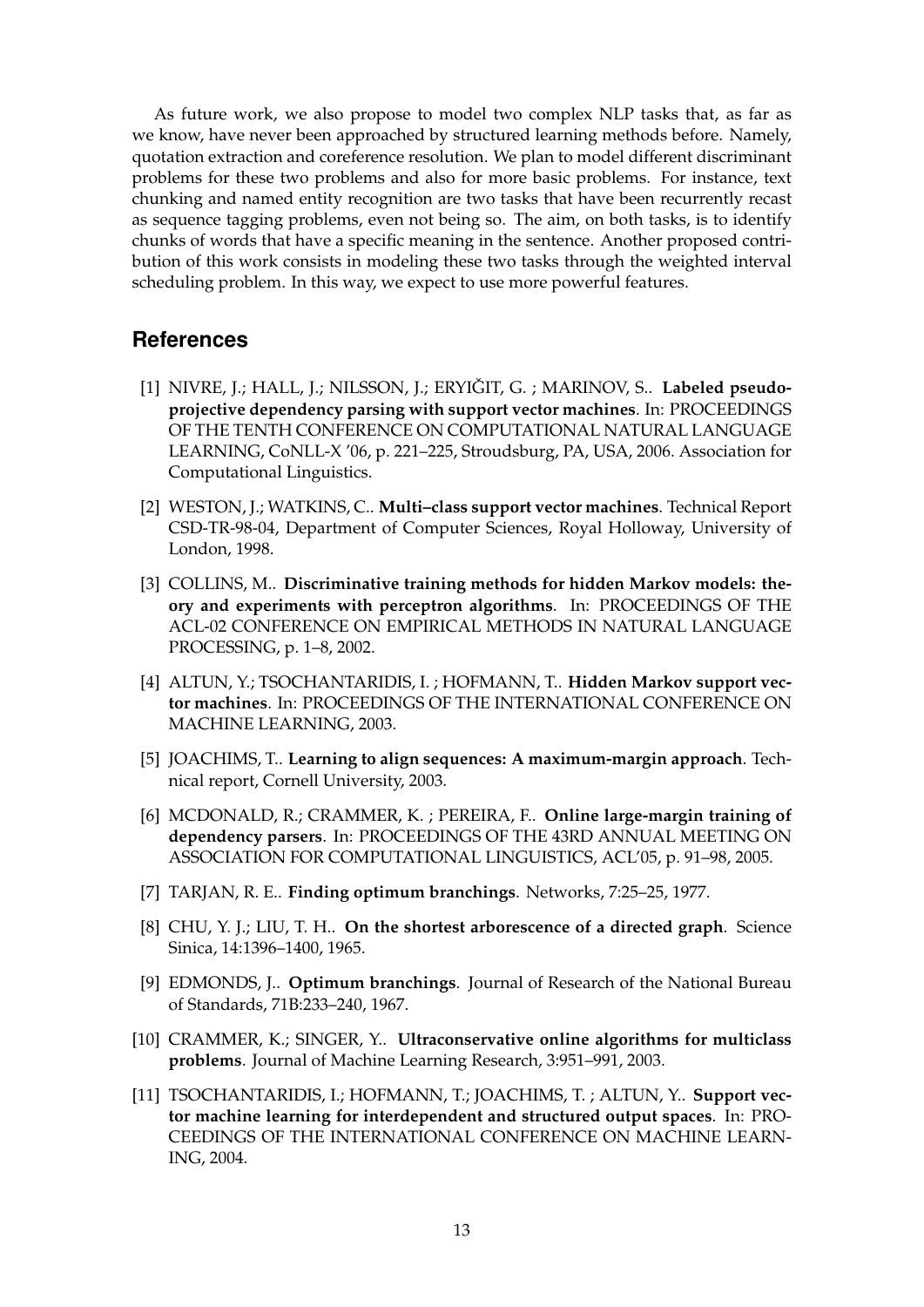- [12] NOVIKOFF, A. B.. **On convergence proofs on perceptrons**. In: PROCEEDINGS OF THE SYMPOSIUM ON THE MATHEMATICAL THEORY OF AUTOMATA, 1962.
- [13] COLLINS, M.. **Ranking algorithms for named-entity extraction: Boosting and the voted perceptron**. In: PROCEEDINGS OF THE ANNUAL MEETING OF THE ASSOCIATION FOR COMPUTATIONAL LINGUISTICS, 2002.
- [14] TASKAR, B.; GUESTRIN, C. ; KOLLER, D.. **Max–margin Markov networks**. In: ADVANCES IN NEURAL INFORMATION PROCESSING SYSTEMS, 2004.
- [15] VAPNIK, V.. **Statistical Learning Theory**. Wiley, 1998.
- <span id="page-18-0"></span>[16] BRILL, E.. **Transformation-based error-driven learning and natural language processing: a case study in part-of-speech tagging**. Comput. Linguist., 21:543–565, Dec. 1995.
- <span id="page-18-1"></span>[17] RAMSHAW, L.; MARCUS, M.. **Text chunking using transformation-based learning**. In: PROCEEDINGS OF THE THIRD WORKSHOP ON VERY LARGE COR-PORA, p. 82–94, 1995.
- <span id="page-18-2"></span>[18] MILIDIU, R. L.; DUARTE, J. C. ; CAVALCANTE, R.. ´ **Machine learning algorithms for portuguese named entity recognition**. In: FOURTH WORKSHOP IN INFOR-MATION AND HUMAN LANGUAGE TECHNOLOGY, 2006.
- <span id="page-18-9"></span>[19] DOS SANTOS, C. N.; MILIDIU, R. L.. ´ **Entropy guided transformation learning**. In: FOUNDATIONS OF COMPUTATIONAL INTELLIGENCE (1), p. 159–184. Springer, 2009.
- <span id="page-18-3"></span>[20] KUDO, T.; MATSUMOTO, Y.. **Chunking with support vector machines**. In: PRO-CEEDINGS OF THE SECOND MEETING OF THE NORTH AMERICAN CHAPTER OF THE ASSOCIATION FOR COMPUTATIONAL LINGUISTICS ON LANGUAGE TECHNOLOGIES, NAACL'01, p. 1–8, Stroudsburg, PA, USA, 2001. Association for Computational Linguistics.
- <span id="page-18-4"></span>[21] CARRERAS, A. X.; MÀRQUEZ, B. L.; CASTRO, C. J.. **Filtering-ranking perceptron learning for partial parsing**. Machine Learning, 60:41–71, 2005. 10.1007/s10994- 005-0917-x.
- <span id="page-18-5"></span>[22] MCDONALD, R.; LERMAN, K. ; PEREIRA, F.. **Multilingual dependency analysis with a two-stage discriminative parser**. In: IN PROCEEDINGS OF THE CONFER-ENCE ON COMPUTATIONAL NATURAL LANGUAGE LEARNING (CONLL, p. 216–220, 2006.
- <span id="page-18-6"></span>[23] ISOZAKI, H.; KAZAWA, H.. **Efficient support vector classifiers for named entity recognition**. In: PROCEEDINGS OF THE 19TH INTERNATIONAL CONFERENCE ON COMPUTATIONAL LINGUISTICS - VOLUME 1, COLING'02, p. 1–7, Stroudsburg, PA, USA, 2002. Association for Computational Linguistics.
- <span id="page-18-7"></span>[24] QUINLAN, J. R.. **C4.5: Programs for Machine Learning (Morgan Kaufmann Series in Machine Learning)**. Morgan Kaufmann, 1 edition, 1992.
- <span id="page-18-8"></span>[25] SU, J.; ZHANG, H.. **A fast decision tree learning algorithm**. In: PROCEEDINGS OF THE 21ST NATIONAL CONFERENCE ON ARTIFICIAL INTELLIGENCE, p. 500–505, 2006.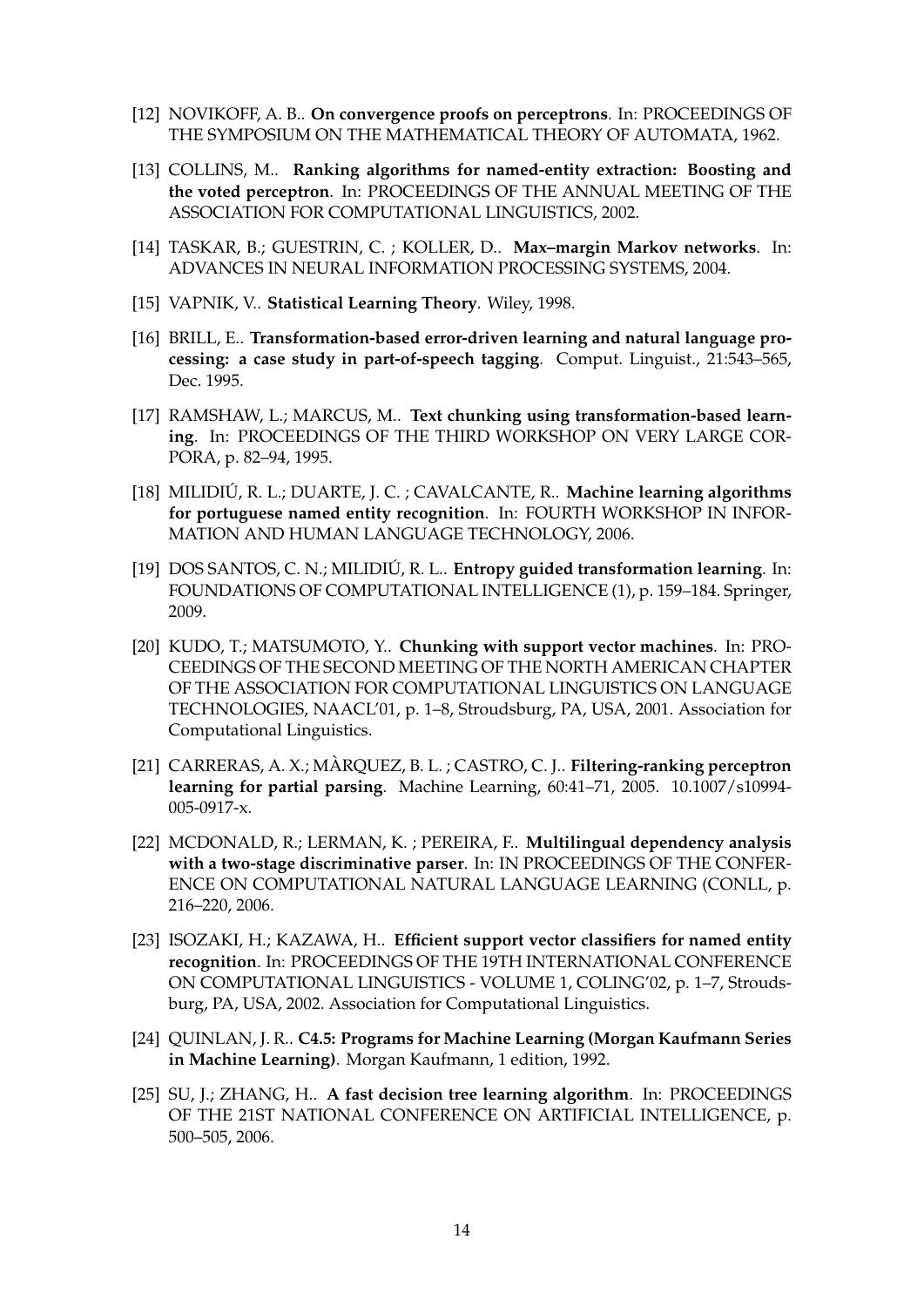- <span id="page-19-0"></span>[26] DIETTERICH, T.. **Machine learning for sequential data: A review**. In: PROCEED-INGS OF THE JOINT IAPR INTERNATIONAL WORKSHOP ON STRUCTURAL, SYNTACTIC, AND STATISTICAL PATTERN RECOGNITION, 2002.
- <span id="page-19-1"></span>[27] PRADHAN, S.; RAMSHAW, L.; MARCUS, M.; PALMER, M.; WEISCHEDEL, R. ; XUE, N.. **Conll-2011 shared task: Modeling unrestricted coreference in ontonotes**. In: PROCEEDINGS OF THE FIFTEENTH CONFERENCE ON COMPUTATIONAL NATURAL LANGUAGE LEARNING SHARED TASK, p. 1–27, Portland, USA, 2011. ACL.
- <span id="page-19-2"></span>[28] MCDONALD, R.; PEREIRA, F.. **Online learning of approximate dependency parsing algorithms**. In: IN PROC. OF EACL, p. 81–88, 2006.
- [29] COLLINS, M.; ROARK, B.. **Incremental parsing with the perceptron algorithm**. In: PROCEEDINGS OF THE 42ND ANNUAL MEETING ON ASSOCIATION FOR COMPUTATIONAL LINGUISTICS, ACL'04, Stroudsburg, PA, USA, 2004. Association for Computational Linguistics.
- [30] MOORE, R. C.. **A discriminative framework for bilingual word alignment**. In: PROCEEDINGS OF THE CONFERENCE ON HUMAN LANGUAGE TECHNOL-OGY AND EMPIRICAL METHODS IN NATURAL LANGUAGE PROCESSING, HLT'05, p. 81–88, Stroudsburg, PA, USA, 2005. Association for Computational Linguistics.
- <span id="page-19-3"></span>[31] DAUMÉ, III, H.; MARCU, D... Learning as search optimization: approximate large **margin methods for structured prediction**. In: PROCEEDINGS OF THE 22ND INTERNATIONAL CONFERENCE ON MACHINE LEARNING, ICML'05, p. 169– 176, New York, NY, USA, 2005. ACM.
- <span id="page-19-4"></span>[32] BUCHHOLZ, S.; MARSI, E.. **CoNLL-x shared task on multilingual dependency parsing**. In: PROCEEDINGS OF THE TENTH CONFERENCE ON NATURAL LANGUAGE LEARNING, p. 149–164, 2006.
- <span id="page-19-5"></span>[33] KUDO, T.; MATSUMOTO, Y.. **Fast methods for kernel-based text analysis**. In: PROCEEDINGS OF THE 41ST ANNUAL MEETING ON ASSOCIATION FOR COMPUTATIONAL LINGUISTICS - VOLUME 1, ACL'03, p. 24–31, Stroudsburg, PA, USA, 2003. Association for Computational Linguistics.
- [34] TJONG KIM SANG, E. F.; BUCHHOLZ, S.. **Introduction to the conll-2000 shared task: chunking**. In: PROCEEDINGS OF THE 2ND WORKSHOP ON LEARNING LANGUAGE IN LOGIC AND THE 4TH CONFERENCE ON COMPUTATIONAL NATURAL LANGUAGE LEARNING - VOLUME 7, ConLL '00, p. 127–132, Stroudsburg, PA, USA, 2000. Association for Computational Linguistics.
- [35] FERNANDES, E. R.; DOS SANTOS, C. N.; MILIDIÚ, R. L.. **A machine learning approach to portuguese clause identification**. In: Pardo, T. A. S.; Branco, A.; Klautau, A.; Vieira, R. ; de Lima, V. L. S., editors, PROCEEDINGS OF THE 9TH INTER-NATIONAL CONFERENCE ON COMPUTATIONAL PROCESSING OF THE POR-TUGUESE LANGUAGE, volumen 6001 de **Lecture Notes in Computer Science**, p. 55–64. Springer, 2010.
- <span id="page-19-6"></span>[36] WU, Y.-C.; CHANG, C.-H. ; LEE, Y.-S.. **A general and multi-lingual phrase chunking model based on masking method**. In: Gelbukh, A., editor, COMPUTATIONAL LINGUISTICS AND INTELLIGENT TEXT PROCESSING, volumen 3878 de **Lecture Notes in Computer Science**, p. 144–155. Springer Berlin / Heidelberg, 2006.